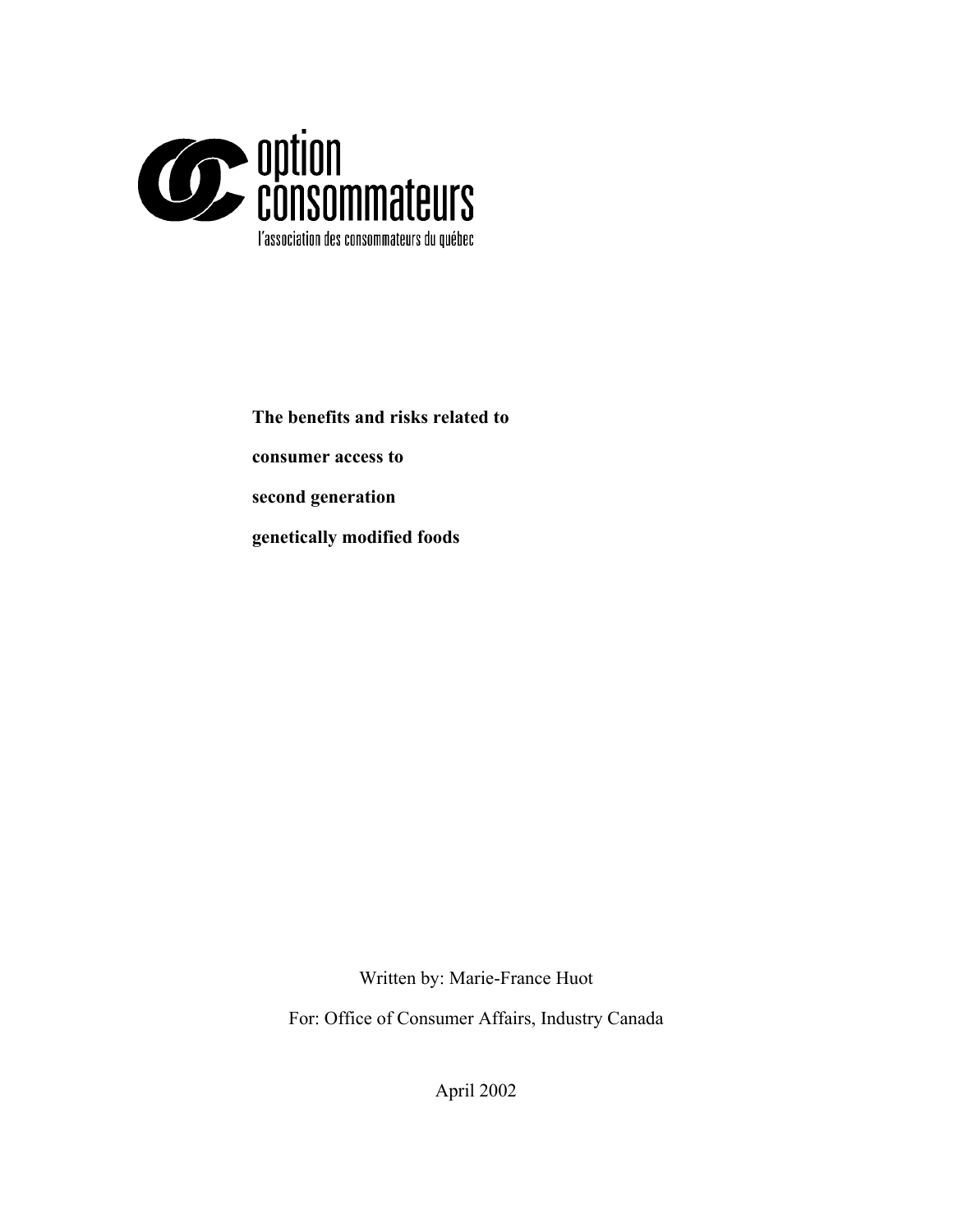### **Acknowledgements**

This research study was coordinated by Louise Rozon, Director of Option consommateurs, and by Patrick Vanasse, Director, Research and Representation. The document was written by Marie-France Huot.

Option consommateurs thanks the Department of Industry of Canada for its financial support.

Short excerpts from this document may be reproduced provided that the source is acknowledged. Its reproduction and any reference to its content for purposes of advertising or profit is strictly prohibited.

### **Legal Deposit**

Bibliothèque nationale du Québec National Library of Canada

ISBN 2-921588-39-0 Option-consommateurs 2120, rue Sherbrooke est, bur. 604 Montréal, Qc, H2K 1C3

Telephone : (514) 598-7288 Fax: (514) 598-8511 E-mail: [courriel@option-consommateurs.org](mailto:courriel@option-consommateurs.org)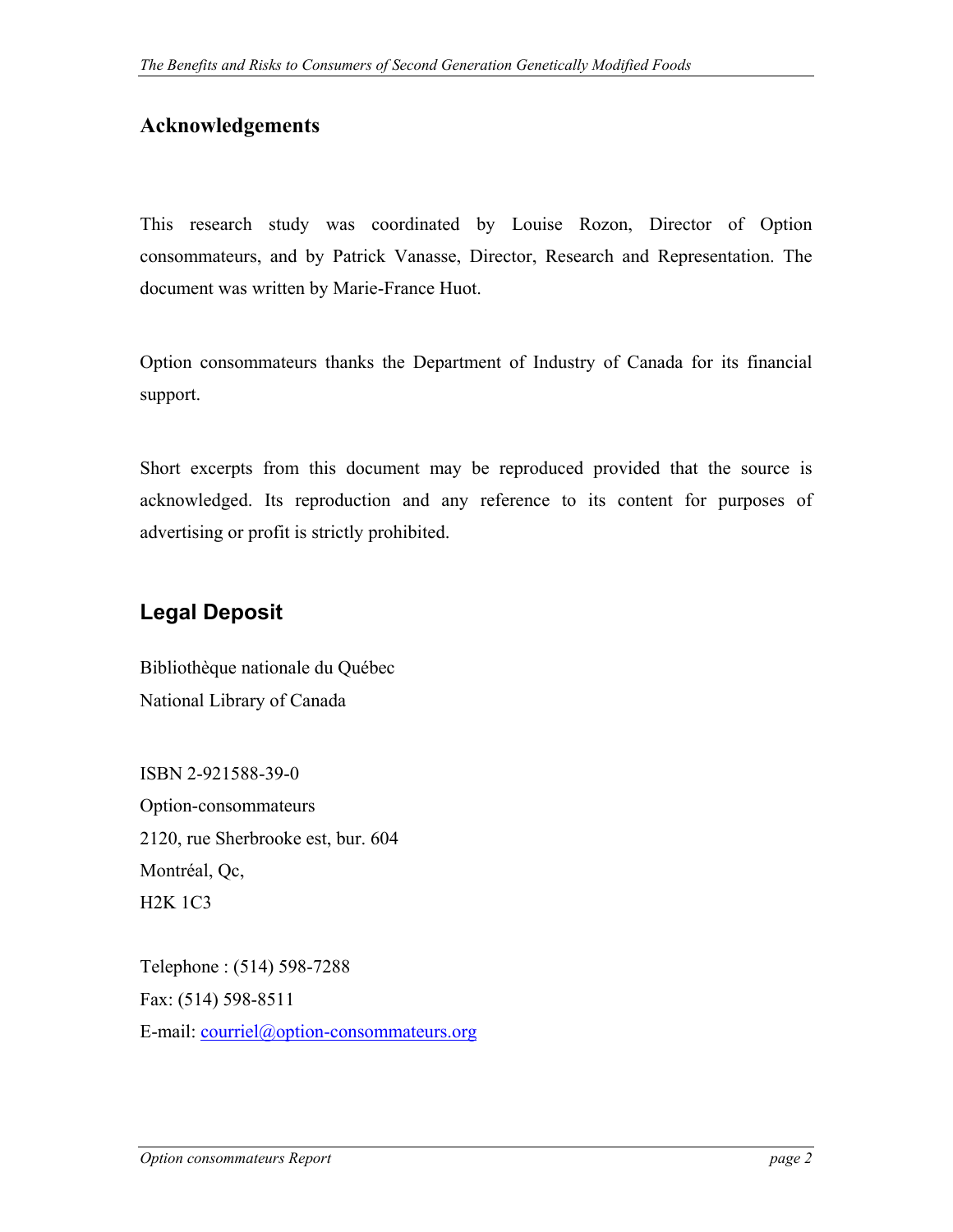# **Table of Contents**

| 1.  |     |                                                                        |  |  |
|-----|-----|------------------------------------------------------------------------|--|--|
| 2.  |     |                                                                        |  |  |
|     | 2.1 |                                                                        |  |  |
|     | 2.2 |                                                                        |  |  |
| 3.  |     |                                                                        |  |  |
|     | 3.1 |                                                                        |  |  |
| 4.  |     | <b>EVALUATING SECOND-GENERATION GM FOODS AND CROPS: REGULATORY AND</b> |  |  |
|     |     |                                                                        |  |  |
|     | 4.1 |                                                                        |  |  |
|     | 4.2 |                                                                        |  |  |
|     | 4.3 |                                                                        |  |  |
| 5.  |     |                                                                        |  |  |
|     | 5.1 |                                                                        |  |  |
|     | 5.2 |                                                                        |  |  |
|     | 5.3 |                                                                        |  |  |
|     |     |                                                                        |  |  |
|     |     |                                                                        |  |  |
| 6.  |     |                                                                        |  |  |
| 7.  |     | <b>CONSUMER PERCEPTION AND KNOWLEDGE OF GM FUNCTIONAL FOODS 22</b>     |  |  |
|     | 7.1 |                                                                        |  |  |
|     | 7.2 |                                                                        |  |  |
| 8.  |     |                                                                        |  |  |
|     | 8.1 |                                                                        |  |  |
|     | 8.2 |                                                                        |  |  |
| 9.  |     |                                                                        |  |  |
| 10. |     | APPENDIX A: DOCUMENTS USED IN THE ORGANIZATION OF THE FOCUS GROUP35    |  |  |
|     |     |                                                                        |  |  |
| 11. |     |                                                                        |  |  |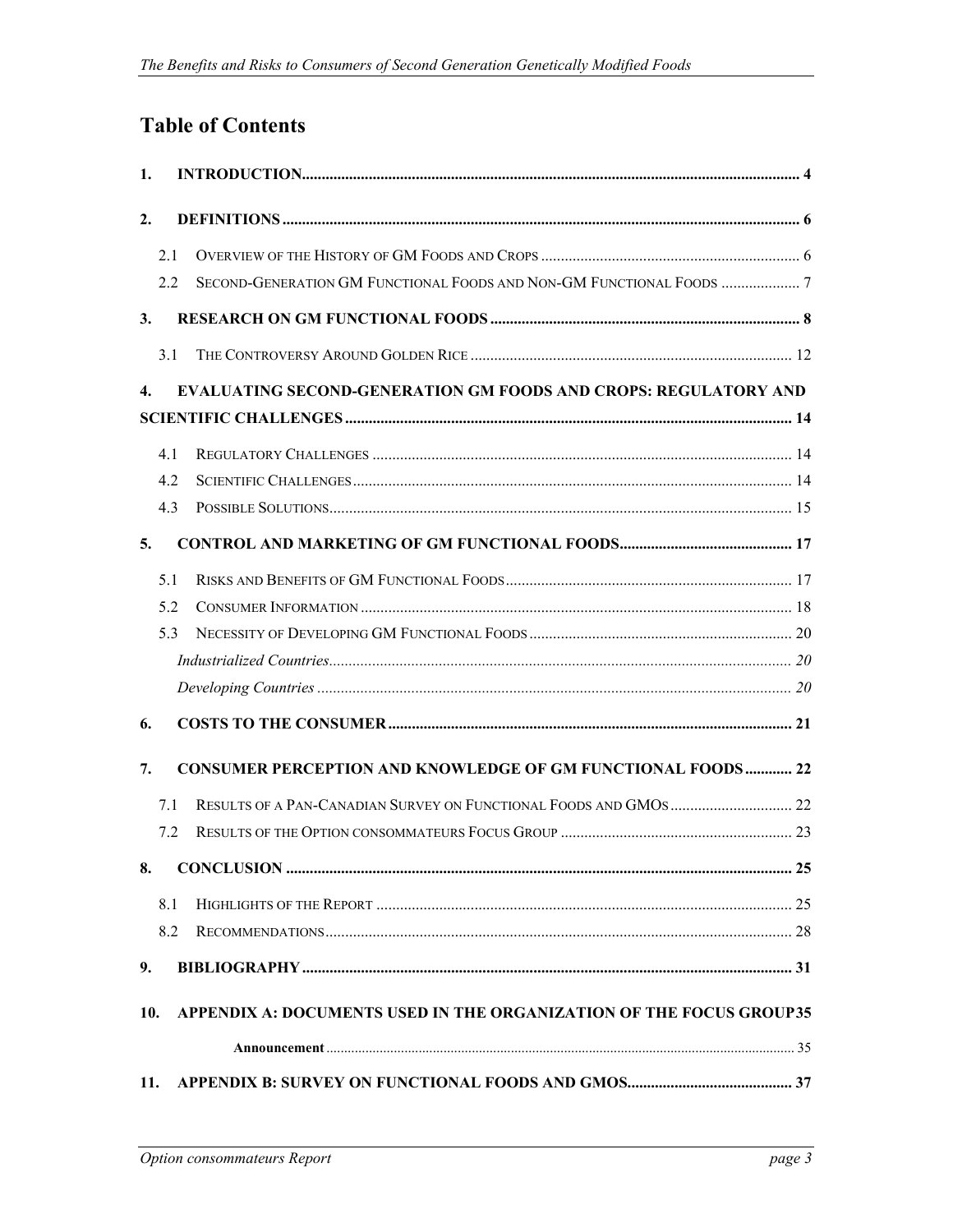### <span id="page-3-0"></span>**1. Introduction**

Genetically modified organisms  $(GMO)^1$  $(GMO)^1$  and the foods containing them ("GM foods") are still the subject of intense debate around the world. Some countries, like those of the European Union and Australia, have instituted mandatory labeling of these foods. For its part, Canada opted to develop a voluntary labeling standard in response to consumers' reaction to these foods. Indeed, many people are concerned about the health and environmental impacts of first-generation GMOs; that is, those developed with the stated purpose of offering benefits to farmers. While this first generation is still raising a number of questions, research is underway to develop a new generation of GM foods with a view to offering direct benefits to consumers. Included in this second generation of GMOs are crops that have been manipulated to improve their nutritional profile. These "enriched" or "functional"  $GM$  foods<sup>[2](#page-3-2)</sup> should make their appearance on supermarket shelves in the near future.

For these reasons, Option consommateurs, which is playing an active part in the debate on GM food labeling, $3$  chose to study the issues raised by these new foods. The study aims to focus on the long-term outlook for biotechnology and to foresee any difficulties that might arise from the marketing of second-generation GM foods, and more precisely GM functional foods. Although these foods seem to be more accepted by consumers, they nevertheless represent a new variable in the food industry, in terms of how they are

1

<span id="page-3-1"></span><sup>&</sup>lt;sup>1</sup> The acronym GMO, as used in this report, designates organisms produced by new recombinant DNA technologies only. These are the technologies of greatest concern to consumers at present.

<span id="page-3-2"></span> $2^{2}$  For the purposes of this report, second-generation foods modified genetically to improve their nutritional characteristics will be called "GM functional foods."

<span id="page-3-3"></span><sup>&</sup>lt;sup>3</sup> Option consommateurs is a voting member of the Committee for the Voluntary Labelling of Foods Obtained or Not Obtained Through Genetic Modification on Voluntary Labeling of Genetically Engineered Foods under the Canadian General Standards Board (CGSB).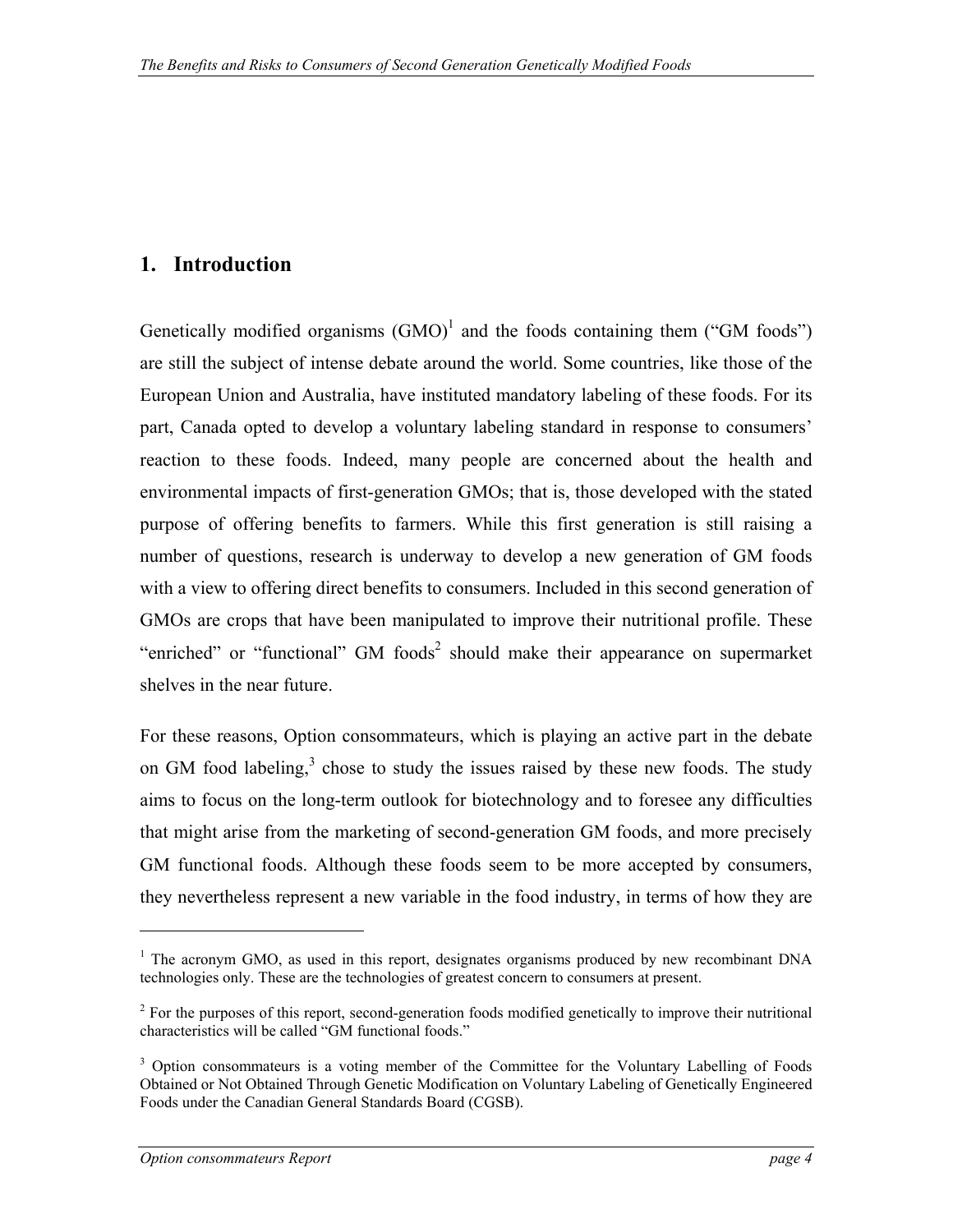marketed and explained to consumers. The project also aims to propose measures that will help to overcome the difficulties identified.

The study begins in Section 2 with an overview of the history of GM foods. It describes what is entailed by the second generation of these foods, and by GM functional foods. Section 3 is a literature review on GM functional foods. In the following section we present the regulatory and scientific challenges posed by the new generation, in terms of their assessment and marketing, as well as possible solutions to these challenges. This is followed by a discussion of the risks and benefits of these new foods to consumer health. In Section 7, the report addresses consumers' perceptions and knowledge of GM functional foods. Finally, in our conclusion, we reiterate the important points of the study and present a set of recommendations which, if these foods should be allowed on the market, could be implemented to provide an acceptable level of control that would inspire consumer confidence.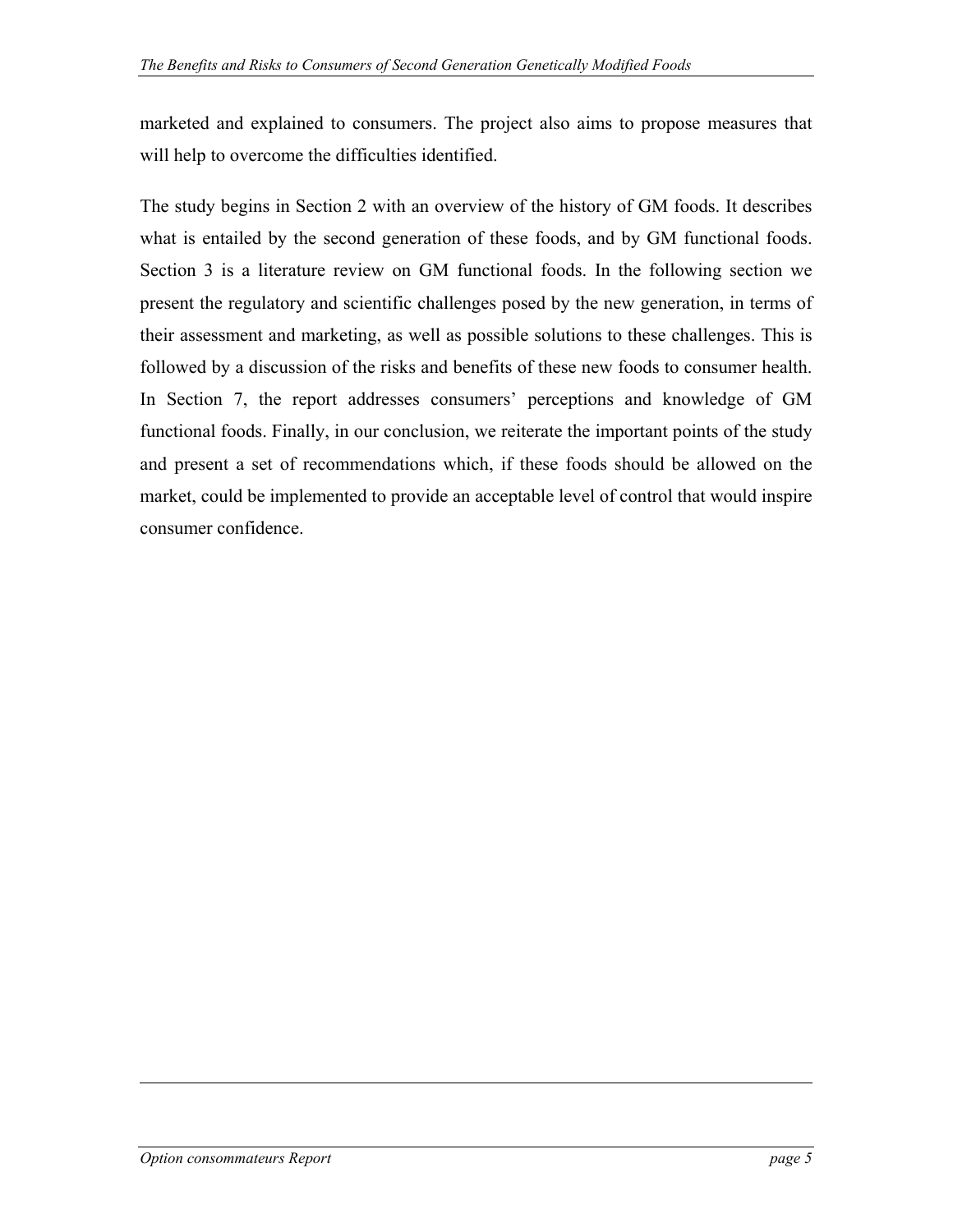### <span id="page-5-0"></span>**2. Definitions**

#### *2.1 Overview of the History of GM Foods and Crops*

GM foods and crops have been developed in three successive waves or generations. The first generation comprises crops that are genetically modified for agronomic reasons: plant species are manipulated to withstand insect pests or viruses, or to make them tolerant to herbicides. This first generation is now well established and has been cultivated extensively in the field since the mid-1990s (Conseil de la science et de la technologie, 2002). These plants were genetically modified with the stated purpose of offering farmers alternative weed and insect control methods, i.e., to benefit the producers, but consumers derived no special benefits from these products.

The second generation of GM crops and foods could, however, offer direct benefits to consumers and the environment. Research is now being conducted to develop crop varieties resistant to various environmental stresses, such as cold, drought, contaminated soil, or acid or saline soil. Other research seeks to improve the appearance (texture, color) and storage properties of certain foods. Scientists are attempting to use biotechnological processes to develop higher-yielding plant varieties.<sup>[4](#page-5-1)</sup> Finally, certain products derived from the second wave of biotechnological developments in agriculture promise direct consumer health benefits.<sup>[5](#page-5-2)</sup> Along with vitamins and minerals, plants synthesize thousands of secondary metabolites<sup>6</sup> that may play a beneficial role in human health. Research in this field is now trying to determine the mechanisms by which certain foods produce these beneficial compounds. Then, through genetic manipulation, the nutritional characteristics of certain crops will be modified so as to produce more of these

<span id="page-5-1"></span><sup>&</sup>lt;sup>4</sup> For example, some studies are attempting to improve the agronomic attributes of certain crops to increase their photosynthetic activity and make their use of nitrogen more efficient.

<span id="page-5-2"></span> $<sup>5</sup>$  Currently, GM foods derived from GM crops that are approved for human consumption are deemed to</sup> have nutritional value equivalent to that of their non-GM counterparts. Thus, by definition, they offer no added nutritional benefits to consumers (Royal Society of Canada, 2001).

<span id="page-5-3"></span><sup>&</sup>lt;sup>6</sup> Product of the transformation of an organic body within a cell, a tissue or in the blood stream (Conseil de la Science et de la technologie, 2002).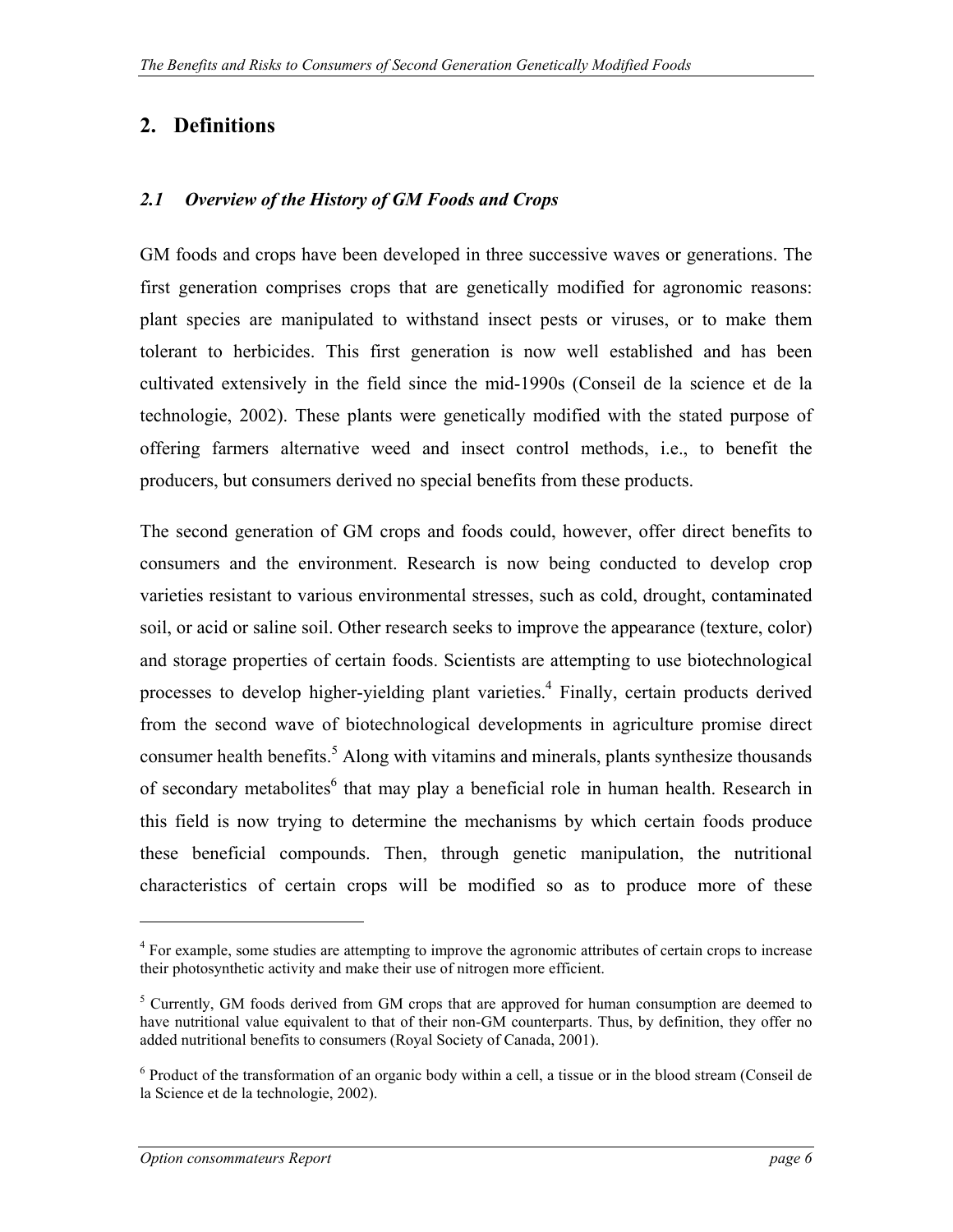<span id="page-6-0"></span>compounds and/or synthesize compounds they would not produce naturally, without genetic manipulation.

Finally, the scientific literature refers to a third generation of genetic modifications defined as the use of plants to produce biomolecules useful in industry, medicine and science. Plant molecular farming<sup>7</sup> belongs to this generation. Crops used to produce these biomolecules will not, however, be used in the production of foods for human consumption.

#### *2.2 Second-Generation GM Functional Foods and Non-GM Functional Foods*

Functional foods that have been genetically modified to improve their nutritional quality should not be confused with standard or enriched functional foods.<sup>[8](#page-6-2)</sup> The fundamental difference between these two food categories, although they are similar in terms of their  $DNA<sub>1</sub><sup>9</sup>$ is that one is genetically manipulated and the other is not. Also, unlike non-GM functional foods, second-generation GM functional foods are not yet available on the market and are still undergoing research. Furthermore, they are defined as never having

<span id="page-6-1"></span> $<sup>7</sup>$  The Canadian Food Inspection Agency (CIFA) defines plant molecular farming as follows: "The use of</sup> plants in agriculture to produce biomolecules instead of food, feed and fibre. Plants with introduced novel traits that produce scientifically, medically or industrially interesting biomolecules are grown as crops and harvested for the biomolecules. " For more information on plant molecular farming, see the website of the Plant Biosafety Office at [http://www. inspection. gc. ca/english/plaveg/pbo/pbobbve. shtml.](http://www.inspection.gc.ca/english/plaveg/pbo/pbobbve.shtml)

<span id="page-6-2"></span><sup>&</sup>lt;sup>8</sup> Standard functional foods, unlike second generation GM foods, are already available in supermarkets and gaining in popularity. These foods include high fiber cereals and breads, calcium-enriched orange juice, soybean, fish oils, omega 3-rich eggs, kefir, and various brands of yogurt and milk to which bacterial strains known for their beneficial health effects have been added. A new margarine that can lower blood cholesterol and heart disease is expected to make its appearance soon (Gravel, 2001). Research on functional foods is making swift progress. Scientists are now able to identity food compounds with beneficial effects on human health. Researchers are trying to understand how these compounds work individually and in synergy in the human body. Another term used in the field of nutrition is "nutraceutical," which again should not be confused with functional foods. Nutraceuticals are made from foods, but they are sold in pill or powder form or in other medicinal forms not generally associated with foods (NIN, 2000).

<span id="page-6-3"></span><sup>&</sup>lt;sup>9</sup> DNA (deoxyribonucleic acid) is a molecule formed of segments called genes. Each gene represents a characteristic or contribution to a characteristic of an organism, and is located at a specific site along a chromosome. The chromosome is inside the nucleus of the cells making up living beings. DNA is the physical matter in which the genetic information of almost all living organisms is coded (Conseil de la science et de la technologie, 2002).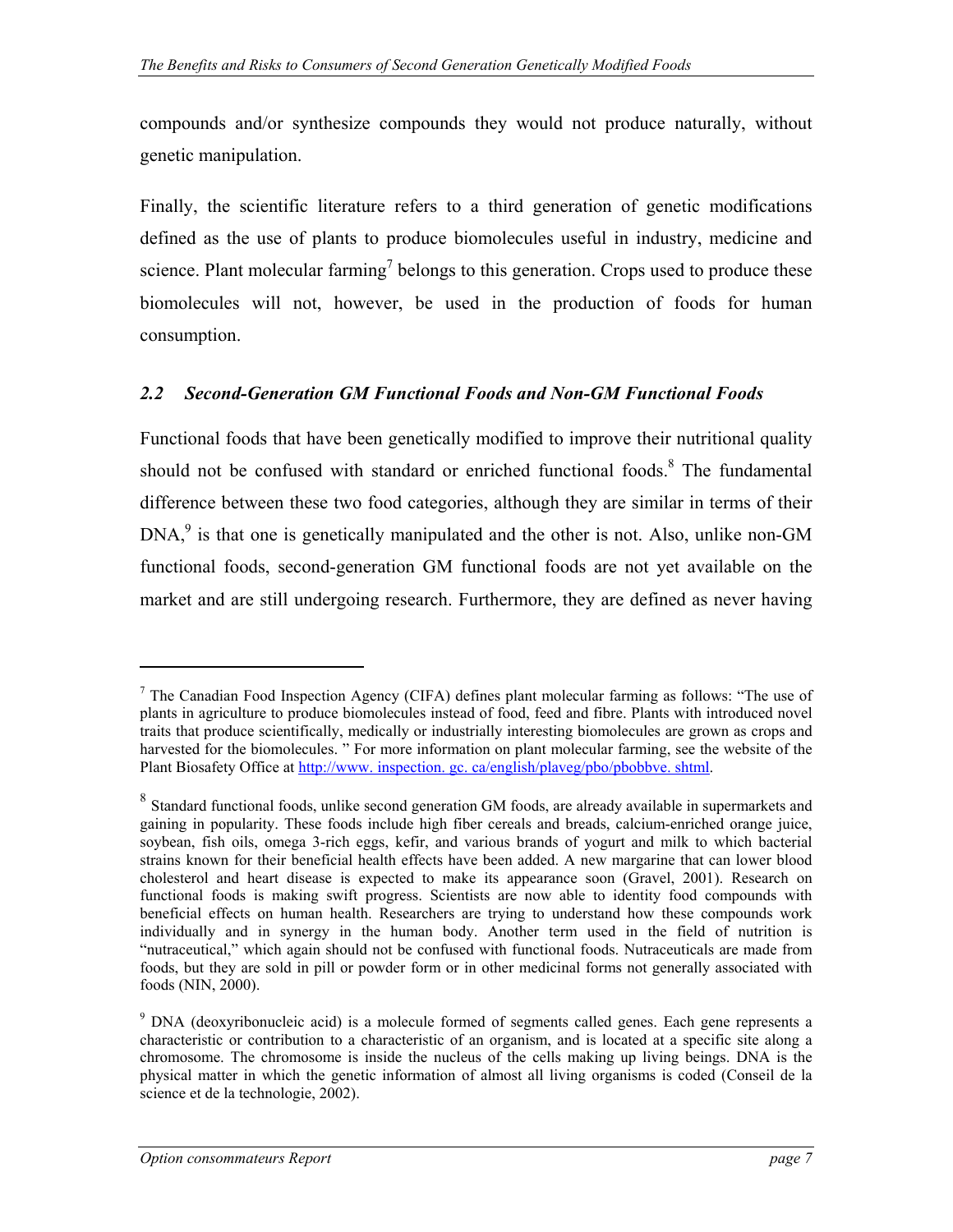<span id="page-7-0"></span>been used as foods before and/or are derived from a process that has never been used in food production.

GM functional foods and non-GM functional foods have the same objective: to procure proven physiological benefits and reduce the risk of various diseases such as cancer, cardiovascular diseases and diabetes. Tomatoes rich in lycopene, a powerful antioxidant, or spinach rich in iron and folic acid, compounds that help to prevent heart disease, are examples of functional foods — foods whose basic nutritional qualities have been augmented.

Although crops that are genetically modified to improve their nutritional characteristics are not yet marketed in Canada, by November 2000, 1372 field trial permits had been issued in the United States. Field trials are still dominated by the multinationals. Meanwhile, smaller companies, universities and government institutes are taking an interest in this field, conducting research and testing second-generation GM foods with approved nutritional profiles. It is planned to place these foods on the market in the next ten years (OECD, 2001).

### **3. Research on GM Functional Foods**

The genetic modifications being researched at present aim to create new profiles of lipids (saturated and essential fatty acids), proteins (content, essential amino acids, allergens), carbohydrates (sugars, starch, fibre), vitamins, trace elements or compounds (carotenoids, polyphenols, etc.) or to eliminate undesirable or toxic compounds (phytates, etc.)<sup>10</sup> by modifying the expression or causing the overexpression of specific molecules.

<span id="page-7-1"></span><sup>&</sup>lt;sup>10</sup> These last are secondary metabolites of certain plants which seem to have long-term harmful effects on human and animal health. Examples are glucosinolates in rapeseed, cyanogenic glycosides in flax, and glycoalkaloids in potatoes (Royal Society of Canada, 2001). Other research is attempting to control the levels of soluble and insoluble calcium oxalates in plants. These two very common compounds consumed in the vital functions of certain plants may have antinutritional properties in humans, since they are fixed by the bones. Soluble and insoluble calcium oxalates may cause kidney stones and other kidney problems (Franceschi, 2001).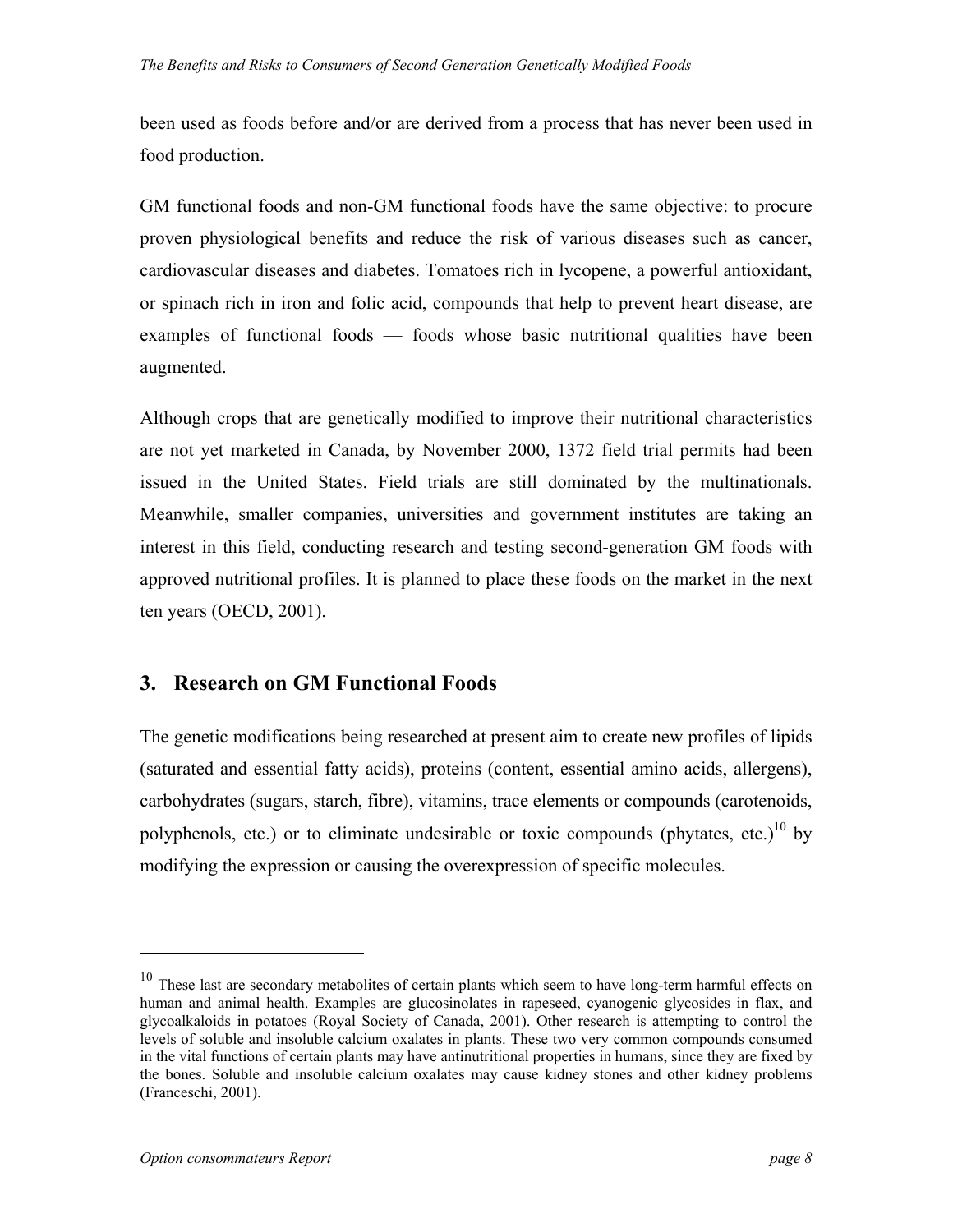Nutritional genomics is defined as the description and analysis of the genomes<sup>11</sup> of living organisms to discover genes coding for compounds with promising nutritional properties. For example, it is used to study the metabolism involved in the production of vitamins E and C. This approach will also make it possible to study other metabolic pathways in the coming years.

The conference titled "Plant Foods for Human Health: Manipulating Plant Metabolism to Enhance Nutritional Quality" held in Colorado on 6–11 April 2001, under the aegis of the Keystone Symposia on Molecular and Cellular Biology, was a forum for the latest discoveries on genetic modification to improve the nutritional profile of foods and crops. The table below summarizes the papers presented at this symposium, and reviews other scientific literature on the manipulation of crops to improve their nutritional profile. Though not exhaustive, this table does contain the principal research currently being done in this field.

| Crop                                                    | <b>Genetic Modification</b>                                                                                                                                                                                                                                                                                                                                           | <b>Benefits</b>                                                                                                                          |  |
|---------------------------------------------------------|-----------------------------------------------------------------------------------------------------------------------------------------------------------------------------------------------------------------------------------------------------------------------------------------------------------------------------------------------------------------------|------------------------------------------------------------------------------------------------------------------------------------------|--|
| (Bibliographic<br>Reference)                            |                                                                                                                                                                                                                                                                                                                                                                       |                                                                                                                                          |  |
| Golden rice<br>(Ye et al., 2000; Beyer et<br>al., 2001) | Insertion of a gene from narcissus $\bullet$<br>٠<br>(Phytoene desaturase), another from a<br>bacteria (Phytoene desaturase<br>of <sub>l</sub><br>bacterial origin) and a third conferring<br>resistance to hygromycine (an antibiotic<br>used in the selection of transgenic plants)<br>into rice so that it produces beta-<br>carotene, the precursor to vitamin A. | This rice could help prevent vitamin A<br>deficiencies, which can cause diarrhea,<br>measles, eye diseases and other health<br>problems. |  |

**Table 1: Research on GM Functional Foods** 

<span id="page-8-0"></span> $11$  The genome is defined as the complete DNA sequence of all the chromosomes of an organism or the complete genetic profile of an organism (Conseil de la science et de la technologie, 2002).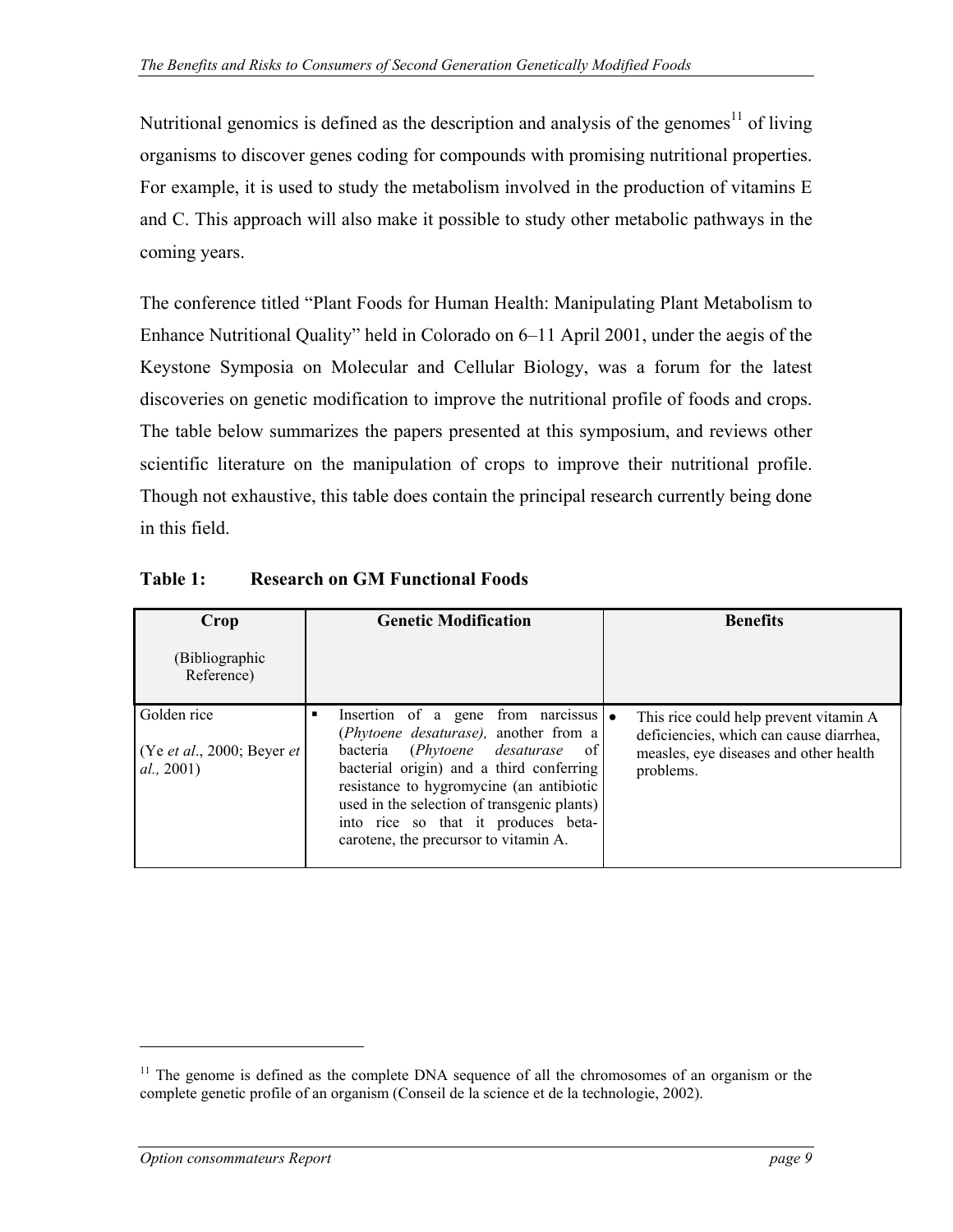### **Table 1: (Continued)**

| Crop                                                                           | <b>Genetic Modification</b>                                                                                                                                                                                                                                                                                                                 | <b>Benefits</b>                                                                                                                                                                                      |  |
|--------------------------------------------------------------------------------|---------------------------------------------------------------------------------------------------------------------------------------------------------------------------------------------------------------------------------------------------------------------------------------------------------------------------------------------|------------------------------------------------------------------------------------------------------------------------------------------------------------------------------------------------------|--|
| (Bibliographic<br>Reference)                                                   |                                                                                                                                                                                                                                                                                                                                             |                                                                                                                                                                                                      |  |
| Rice (and other plants)<br>(Goto, 1999; Grusak,<br>2001)                       | $\blacksquare$<br>Incorporation of iron-containing soy<br>proteins into rice seed so that the latter<br>produces about three times more of this<br>mineral than conventional rice. Research<br>is also being done to increase the iron<br>content of other plants using components<br>of pea (Pisum sativum).                               | $\bullet$<br>Iron prevents anemia and certain learning<br>disorders in children. It also increases<br>resistance to infection.                                                                       |  |
| Rice<br>(Potrykus et al., 1999)                                                | Genetic modification of rice through the $\cdot$<br>$\blacksquare$<br>insertion of a fungus (Aspergillus niger)<br>which codes for a phytase that breaks<br>down phytate, a carbohydrate composed<br>of six phosphate groups.                                                                                                               | Phytate binds iron, calcium, zinc and<br>other<br>metal<br>ions,<br>playing<br>an<br>antinutritional role in our diet. Genetic<br>manipulation seeks to counter these<br>antinutritional properties. |  |
| Rape, canola, soy<br>(Shintani and Della<br>Penna, 1998; Della<br>Penna, 2001) | Insertion of a gene (from Arabidopsis)<br>$\blacksquare$<br>thaliana) into rapeseed, canola and soy<br>seeds to produce more alpha-tocopherols,<br>a vitamin substance of plant origin<br>(vitamin E).                                                                                                                                      | Vitamin E is a water-soluble antioxidant.<br>$\bullet$<br>It is linked to a number of cardiovascular<br>benefits.                                                                                    |  |
| Potato<br>(Gachet et al., 1999)                                                | Modification of potato to produce more<br>$\blacksquare$<br>starch.                                                                                                                                                                                                                                                                         | By producing more starch, the potato<br>$\bullet$<br>absorbs less fat when it is deep-fried.                                                                                                         |  |
| Tomato<br>(Ausich, 1997;<br>Hirschberg et al., 2001)                           | Tomato is genetically modified<br>$\blacksquare$<br>to l<br>contain four times the normal quantity of<br>lycopene, a carotenoid. The biosynthesis<br>of this compound with the help of<br>enzymes is now a well-understood<br>process. All these enzymes were cloned,<br>and research is now attempting to make<br>them build up in tomato. | $\bullet$<br>carotenoids<br>The<br>powerful<br>are<br>antioxidants. They can decrease the risk<br>of heart disease and certain types of<br>cancer.                                                   |  |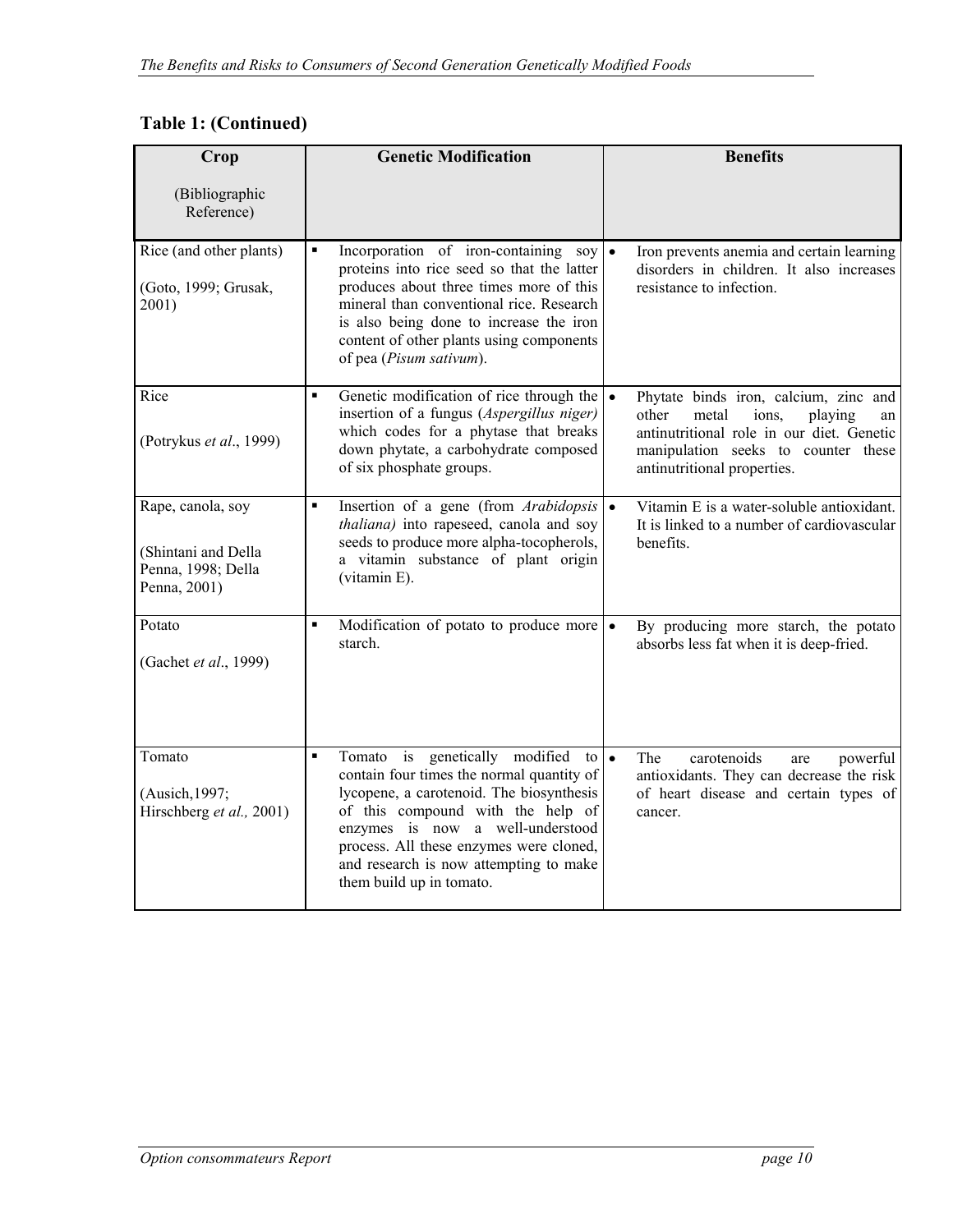### **Table 1:** (Continued)

| Crop                                                                                                                         | <b>Genetic Modification</b>                                                                                                                                                                                                                                                                                                                                                                              | <b>Benefits</b>                                                                                                                                                                                                                                                                                                                                                                                                                                                                                                                                                                                                                                                                             |
|------------------------------------------------------------------------------------------------------------------------------|----------------------------------------------------------------------------------------------------------------------------------------------------------------------------------------------------------------------------------------------------------------------------------------------------------------------------------------------------------------------------------------------------------|---------------------------------------------------------------------------------------------------------------------------------------------------------------------------------------------------------------------------------------------------------------------------------------------------------------------------------------------------------------------------------------------------------------------------------------------------------------------------------------------------------------------------------------------------------------------------------------------------------------------------------------------------------------------------------------------|
| (Bibliographic<br>Reference)                                                                                                 |                                                                                                                                                                                                                                                                                                                                                                                                          |                                                                                                                                                                                                                                                                                                                                                                                                                                                                                                                                                                                                                                                                                             |
| Oilseed crops<br>Examples: Soy, canola<br>(Ohlorogge et al., 2000;<br>Browse, 2001; Kinney,<br>2001; Debbie et al.,<br>2001) | Oilseed<br>genetically $\vert \bullet \vert$<br>٠<br>crops<br>are<br>manipulated to change their lipid profile.<br>Research has led to a good understanding<br>of the enzymology and molecular<br>genetics of these species. All the genes<br>involved in the production of edible oils<br>have been isolated. It is now possible to<br>modify the saturated and polyunsaturated<br>fatty acid profiles. | For example, soya oil is rich in<br>polyunsaturated fatty acids, which are<br>often chemically hydrogenated<br>to<br>increase their shelf life and to make them<br>more stable during cooking. However,<br>hydrogenation yields trans fatty acids,<br>which increase the risk of heart disease.<br>Genetic manipulation seeks to produce<br>trans fat free soy beans.<br>Another example: Omega-3 fatty acids<br>are important in human health. Studies<br>have shown that this compound can<br>disease.<br>Certain<br>heart<br>prevent<br>populations do not consume enough of<br>these fatty acids and research is seeking<br>to incorporate them into a wide variety of<br>staple foods. |
| Broccoli<br>(Gachet et al., 1999)                                                                                            | Manipulation of broccoli to produce anti- $\cdot$<br>oxidants and anti-carcinogens such as<br>glucosinolate.                                                                                                                                                                                                                                                                                             | Antioxidants<br>and<br>anti-carcinogens<br>prevent or slow down the aging of<br>human cells.                                                                                                                                                                                                                                                                                                                                                                                                                                                                                                                                                                                                |
| Peanuts<br>(Meagher-Gallo and<br>Kang, 2001)                                                                                 | Modification of peanuts to control the $\bullet$<br>٠<br>expression of two genes responsible for<br>allergies, arah1 and arah2.                                                                                                                                                                                                                                                                          | Decrease the risk of allergies in certain<br>individuals.                                                                                                                                                                                                                                                                                                                                                                                                                                                                                                                                                                                                                                   |
| Various plants                                                                                                               | Genetic modification to increase amino .<br>$\blacksquare$<br>acid content (lysine, methionine) in<br>plants (grains for example) (Tang et al.,<br>$2001$ ).                                                                                                                                                                                                                                             | Lysine is an amino acid essential to the<br>growth of humans and animals.                                                                                                                                                                                                                                                                                                                                                                                                                                                                                                                                                                                                                   |
|                                                                                                                              | Genetic<br>modifications<br>of<br>certain $\vert$ .<br>٠<br>vegetables to accumulate isoflavonoids,<br>which are present naturally only in<br>legumes (Dixon et al., 2001).                                                                                                                                                                                                                              | Isoflavonoids are compounds known to<br>play a role in preventing<br>cancer,<br>osteoporosis and heart disease.                                                                                                                                                                                                                                                                                                                                                                                                                                                                                                                                                                             |
|                                                                                                                              | $\blacksquare$<br>Genetic modification of certain plants to<br>produce resveratrol (Paiva et al., 2001).<br>Genetic modification of certain plants by<br>٠<br>inserting a gene coding for lignans,<br>compounds found in grains (Lewis,<br>2001).                                                                                                                                                        | Resveratrol is a phenolic compound that<br>acts as an antioxidant, a phytoestrogen,<br>and inhibits the formation, growth and<br>progression of tumors. There are very<br>few natural sources of resveratrol.<br>Lignans help prevent certain diseases,<br>such as breast, prostrate and testicular<br>cancers.                                                                                                                                                                                                                                                                                                                                                                             |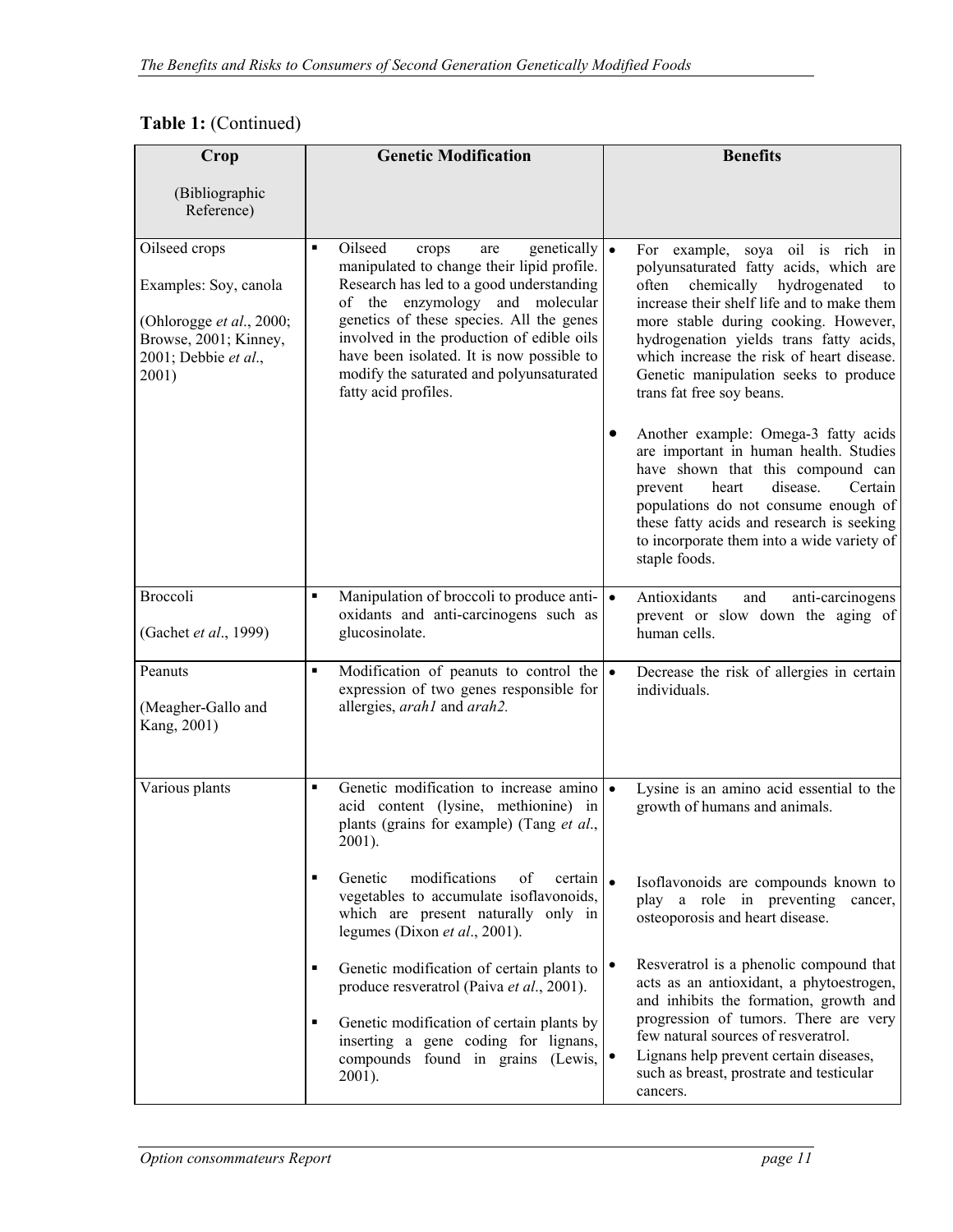<span id="page-11-0"></span>These crops may be on the market within about ten years, but some are already authorized for field trials. These include corn, soybean, tomato, potato, canola, rice, wheat, oats, alfalfa, lettuce, flax, coffee, grapes, pear, apple, melon, pepper and plum (OECD, 2001). Moreover, the development of second-generation GM foods and crops is being accelerated by the sciences of genomics and proteomics.<sup>12</sup> The genomes of certain plants have now been worked out. These developments have made it possible to characterize and clone useful nutritional genes more rapidly so as to transfer them into crops lacking the corresponding properties.

But improvement of nutritional qualities extends to the animal realm as well. According to a report by the Royal Society of Canada, an application could be made to the Canadian Food Inspection Agency (CFIA) in the next ten years to modify the biochemical characteristics of fish flesh to improve its nutritional value or organoleptic properties. Other researchers are working on nutritional improvement of livestock, and hence meat, eggs and milk (Royal Society of Canada, 2001).

#### *3.1 The Controversy Around Golden Rice*

The GM functional food that has received the most media coverage so far is so-called "golden rice. " Rice is the staple of nearly half the world's population. This plant is not a natural producer of beta-carotene, the precursor to vitamin A, and 250 million people suffer from vitamin A deficiency.<sup>13</sup> Scientists have turned to genetic manipulation of rice to produce it.

Rice cannot produce beta-carotene because it is missing four enzymes. Scientists inserted four genes. Two of these are from narcissus (*phytoene synthetase and lycopene bcyclase*), a third is from a bacterium (*phytoene desaturase*), and a fourth is a gene

<span id="page-11-1"></span> $12$  Proteomics is an area of research that seeks to identify and characterize all the proteins present in a living organism (Conseil de la science et de la technologie, 2002).

<span id="page-11-2"></span> $<sup>13</sup>$  A vitamin A deficiency can cause health problems such as eye diseases, diarrhea and measles.</sup>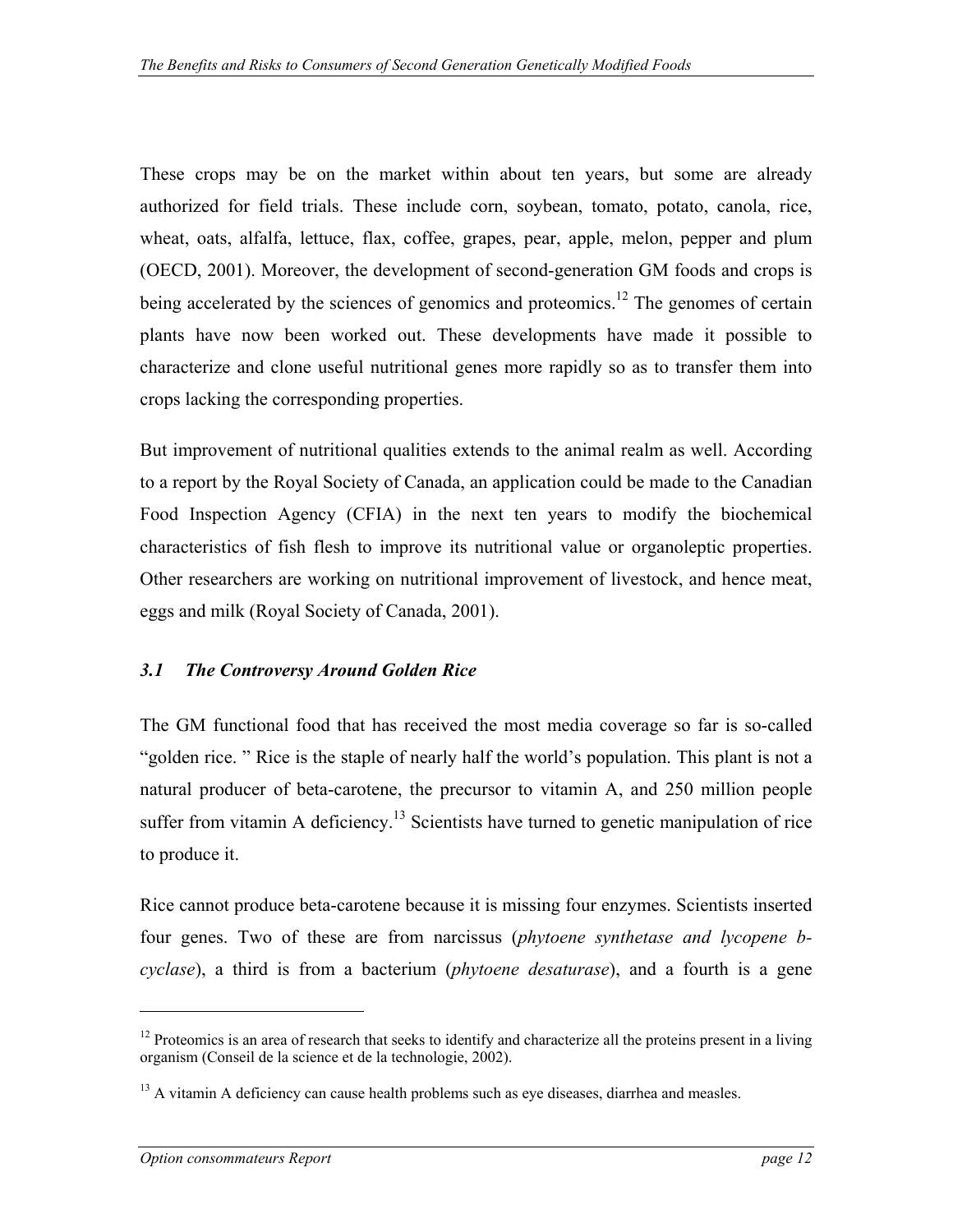conferring resistance to hygromycine, an antibiotic used in the selection of transgenic plants. After several trials, the manipulations produced a GM rice variety containing significant levels of beta-carotene in its endosperm, the tissue providing nutrition to the embryo. The beta-carotene lends the rice the orange colour from which it derives its name.

An article in the January 2000 issue of *Science* presents the data for one variety of transgenic rice. This variety produced 1. 6 mg of carotenoids per gram of endosperm. The authors expect 2 mg/g in future varieties, for a ratio of 100 mg of vitamin A per 300 g of rice eaten. But this is far below the daily allowance of 600 mg recommended by the U.N. Food and Agriculture Organization (FAO). To get this amount, a person would have to eat two dry kilograms of golden rice per day, or nine kilograms of cooked rice! (FAO, WHO, 1998).

There is disagreement in the golden rice literature on how much rice a person would have to eat to obtain sufficient vitamin A. As well, a host of other questions remain unanswered about this technological advance. Would the beta-carotene be assimilable? In what form is it stored by the plant? Is it in a form that would withstand heat or would it be destroyed by cooking? What are the harmful effects (allergies, toxicity) on the body? What are the effects on the environment? From a political standpoint, would countries of the South, where the rice would be grown over large expanses, have the resources to conduct the field trials necessary to ensure that the crops have no harmful effects in terms of public health, agriculture or the environment? Is the development of this GM rice variety merely a public relations exercise?

There is not yet enough data to answer these questions. It has been stated that golden rice seed will not be available before 2003. However, before it is marketed and distributed, golden rice will be subjected to rigorous testing to detect any presence of toxins or allergens.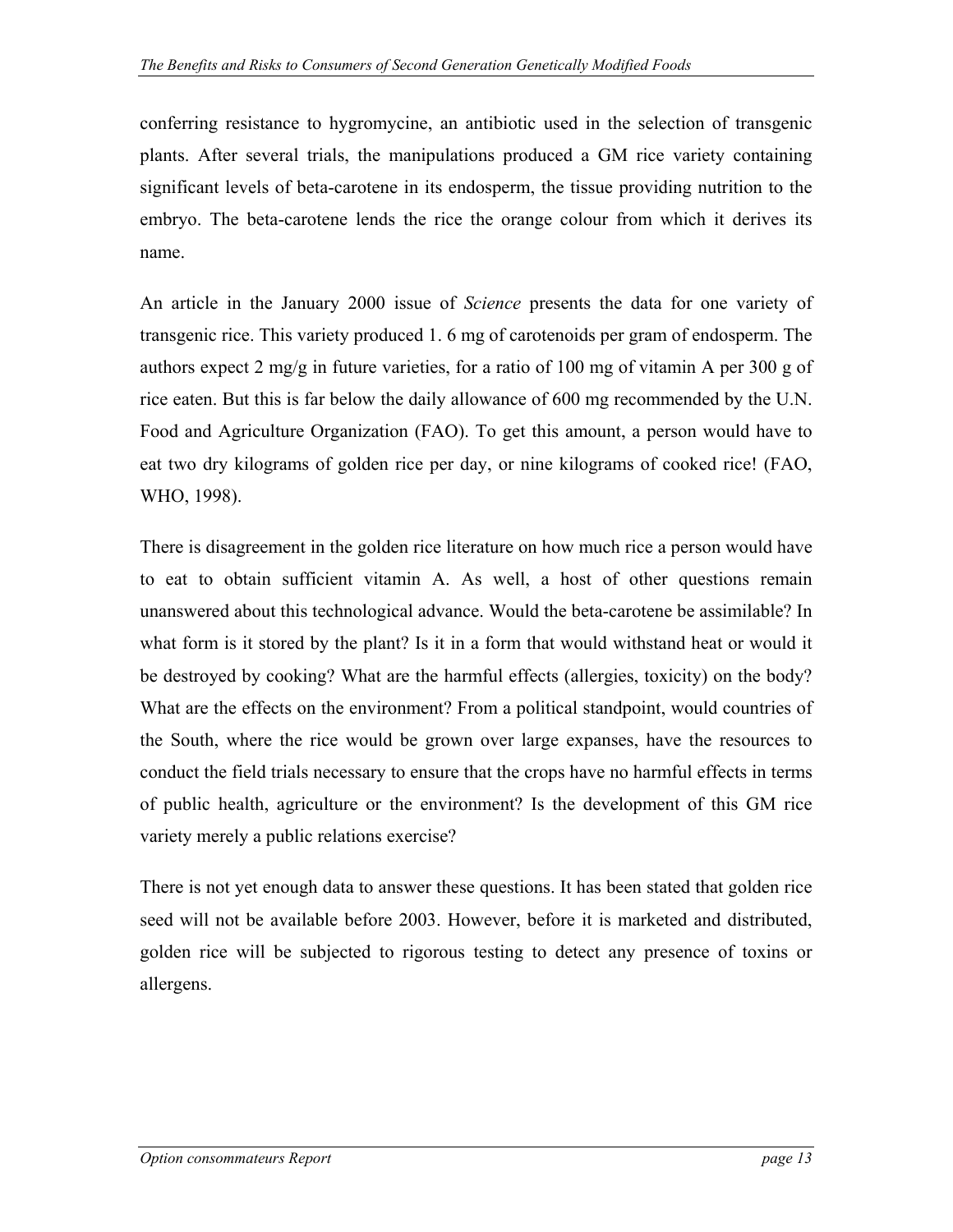### <span id="page-13-0"></span>**4. Evaluating Second-Generation GM Foods and Crops: Regulatory and Scientific Challenges**

#### *4.1 Regulatory Challenges*

In Canada, as in many other countries, the evaluation of GM or novel foods<sup>14</sup> is based on the concept of substantial equivalence. Determination of substantial equivalence involves the comparison and identification of differences (new DNA sequence, missing native DNA sequence, presence or absence of a protein) between a GM food and its conventional counterpart. Once a GM crop variety has been declared "substantially equivalent" to a non-GM variety, the new variety is spared any further testing to determine whether unanticipated characteristics may exist. In 1995, the World Health Organization (WHO) published a report in which this concept, as the decision threshold tool, was presented as the basis for decisions about the relative safety of GMOs. At present, the concept of substantial equivalence as a regulatory decision threshold tool is very controversial; several delegations and observer organizations have stressed the need for a more detailed examination of this concept and its applicability to the assessment of safety. This was also the conclusion of the Royal Society of Canada Report on the future of biotechnology, which proposes that the routine use of this concept as a regulatory threshold tool be replaced by testing (Royal Society of Canada).

#### *4.2 Scientific Challenges*

It appears that the concept of substantial equivalence used until now to approve various GM crops will be difficult to apply to second-generation GM foods and crops that have been manipulated to improve their conventional profiles. The problem is that previously, GM foods were described as having a nutritional value equivalent to their conventional counterparts; but it is difficult to find these counterparts to GM functional foods because a larger number of genes are involved. The new generation of GM foods is the result of

1

<span id="page-13-1"></span><sup>14</sup> Foods modified by genetic manipulation (GM foods) are defined in Canada as "novel foods. " (*Food and Drug Regulation,* C. R. C*.,* multi. 870, art. B 28. 001.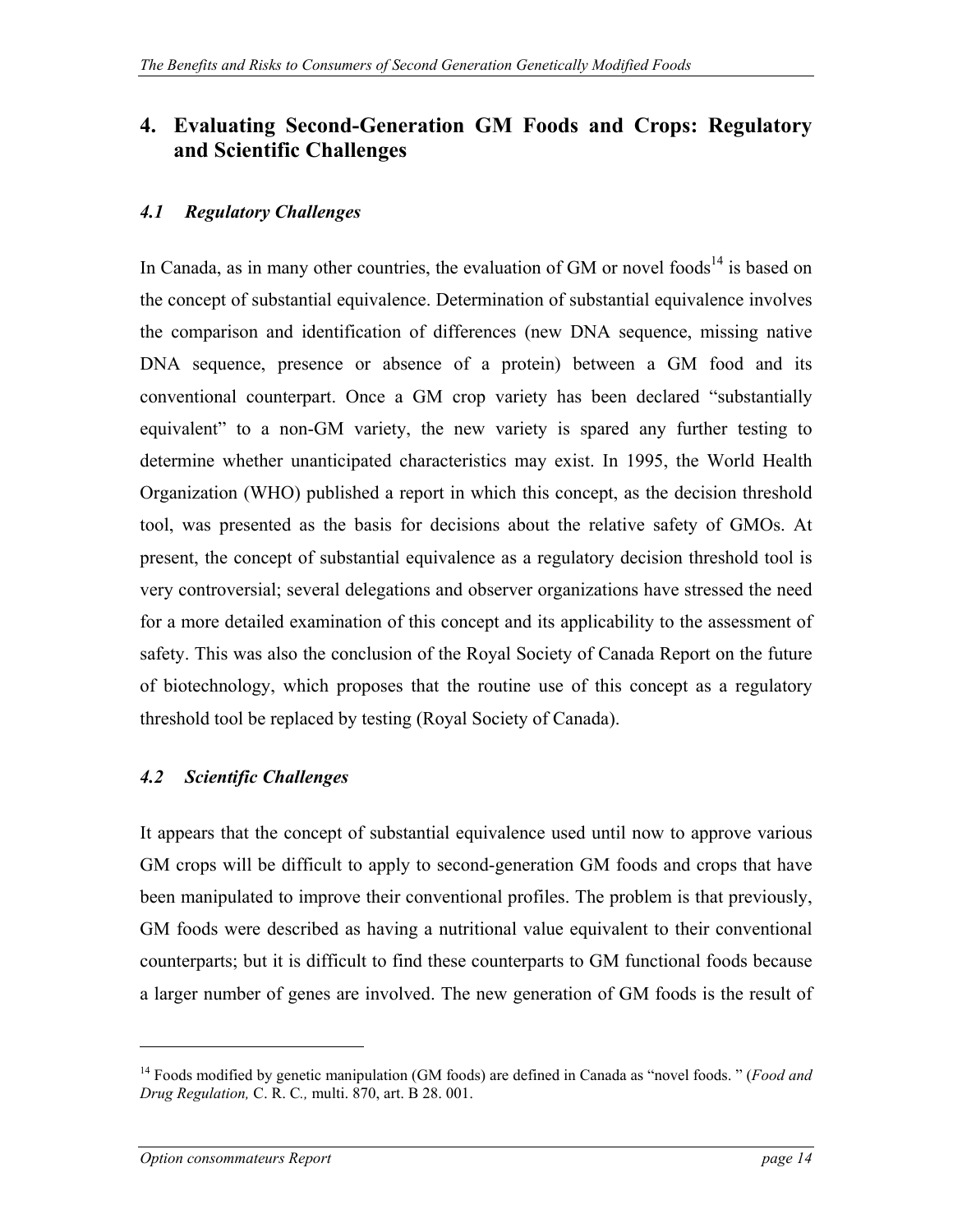<span id="page-14-0"></span>much more complex modification than the first generation. The manipulations may modify metabolic functions<sup>15</sup> and entail the insertion of new genes that may have undesirable effects. More precise methods must be developed so that these unexpected side effects can identified. (Canadian Biotechnology Advisory Committee, 2001).

According to the OECD report on the nutritional evaluation of novel foods, no specific guide has been developed to the evaluation of these foods. To assess their safety, one must take into account all the interactions among all the nutrients. That is, the effectiveness of a metabolism and the safety of a nutrient may reach thresholds varying from optimal to adequate to toxic. Moreover, it may take 30–40 years to identify a diet causing harmful effects. Finally, the consumption profiles of different populations must be taken into consideration. Currently, research disciplines such as classical toxicology, nutrition and kinetic studies can answer some questions about safety, but only based on animal studies, whose scientific interpretation has limits.

#### *4.3 Possible Solutions*

Several organizations, including the OECD, the Agence française de sécurité sanitaire des aliments (Afssa)<sup>16</sup> and the Royal Society of Canada Expert Panel on the Future of Food Biotechnology have recently reflected on the problems of evaluating novel foods. They have proposed suggestions and lines of research that will be useful in assessing second-generation GM functional foods:

1. The concept of substantial equivalence could serve as a point of departure for an assessment of these foods. Comparison with conventional equivalents, as a method for assessing GM functional foods, could provide information on the nutritional content and predict possible unforeseen side effects. However, it must not be the main decision-making tool in the assessment process.

<span id="page-14-2"></span><span id="page-14-1"></span><sup>&</sup>lt;sup>15</sup> Metabolic functions are defined as the chemical processes governing plant physiology and growth (Conseil de la science et de la technologie, 2002).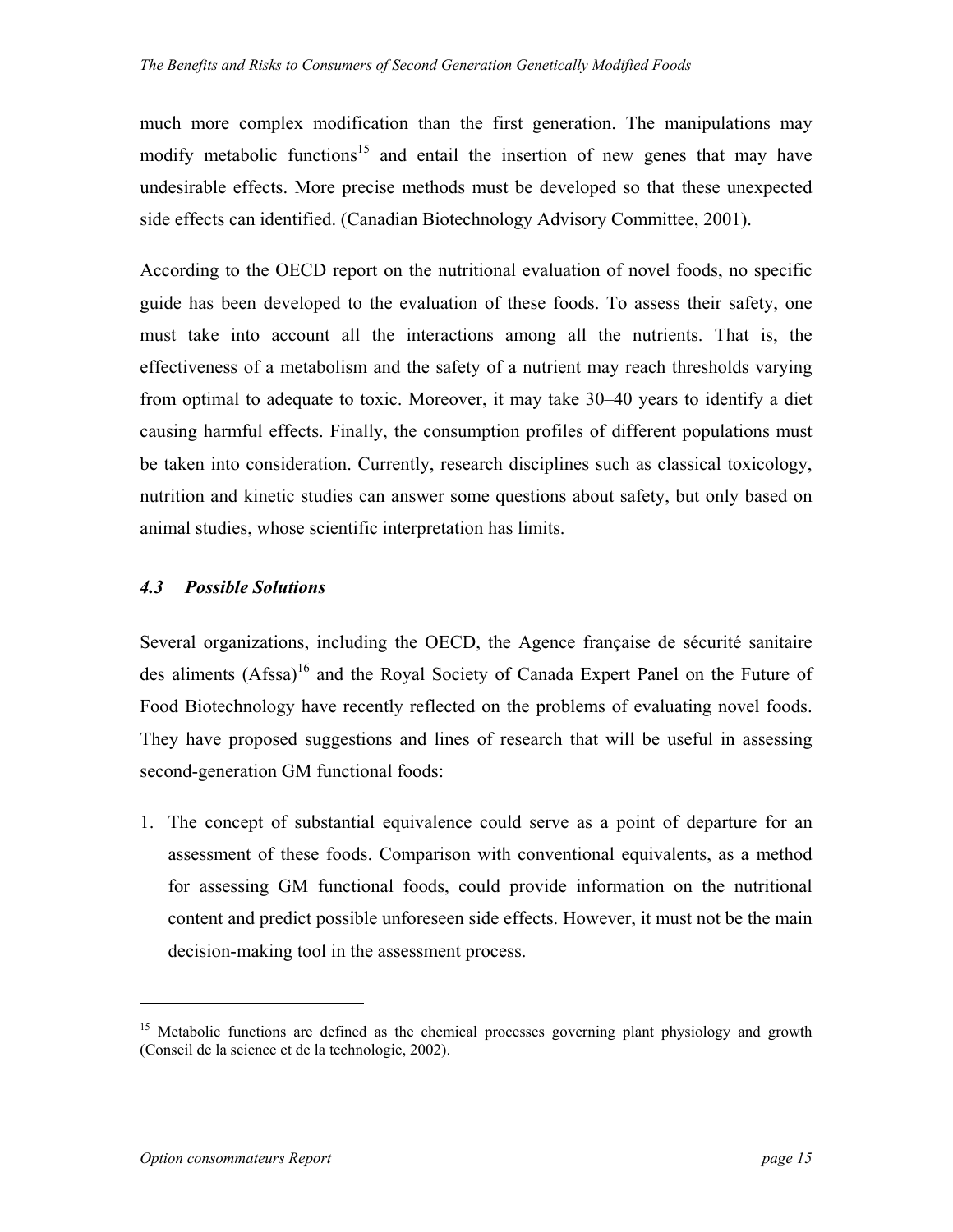- 2. Where significant variations in the profile of a food component are found, it would be advisable to test the whole food to assess bioavailability of nutrients. These assessments should focus more specifically on the metabolism and physiology of the nutrients.
- 3. Before these foods are marketed, studies should be conducted on the diets representative of the nutritional habits of populations. The polymorphism of populations must be considered, along with age and status differences (infants, adolescents, pregnant women, menopausal women, elderly people) and interactions with other lifestyle factors. A food must be determined to be safe for an entire population, not just a particular group. In addition, these studies should be done on animals and humans, anticipating regular and maximum exposure. The reason is that animal testing can provide useful information, but it cannot determine the impacts of the long-term ingestion of a food, because animals live shorter lives than humans.
- 4. Because of the numerous variables mentioned in point 3, it is clear that it will be much easier to demonstrate the benefits of these foods, as well as to develop new markers and epidemiological studies to measure their health effects, after they have been placed on the market and are being consumed by large populations. Obviously, systematic surveillance of human populations will be necessary to determine the long-term impact on human health of ingesting any given GM food. Post-marketing surveillance can confirm the data collected during the testing done earlier. However, such surveillance will require the use of more advanced data collection methods, such as biomarkers, $17$  which may not currently be at a stage of development and availability sufficient for them to be used.

These solutions show that it will be necessary to assess the impact of GM functional foods on the total diet of an individual before and after marketing; it does not suffice to

<sup>&</sup>lt;sup>16</sup> These solutions are found in the proceedings of a conference entitled "OGM et alimentation: peut-on évaluer des bénéfices pour la santé?" held by Afssa in December 2001. The proceedings are available at: [http://www. afssa. fr/dossiers/index. asp?id\\_dossier=4438.](http://www.afssa.fr/dossiers/index.asp?id_dossier=4438)

<span id="page-15-0"></span><sup>&</sup>lt;sup>17</sup> Biomarkers serve to assess the safety and nutritional efficacy of various food compounds in living organisms.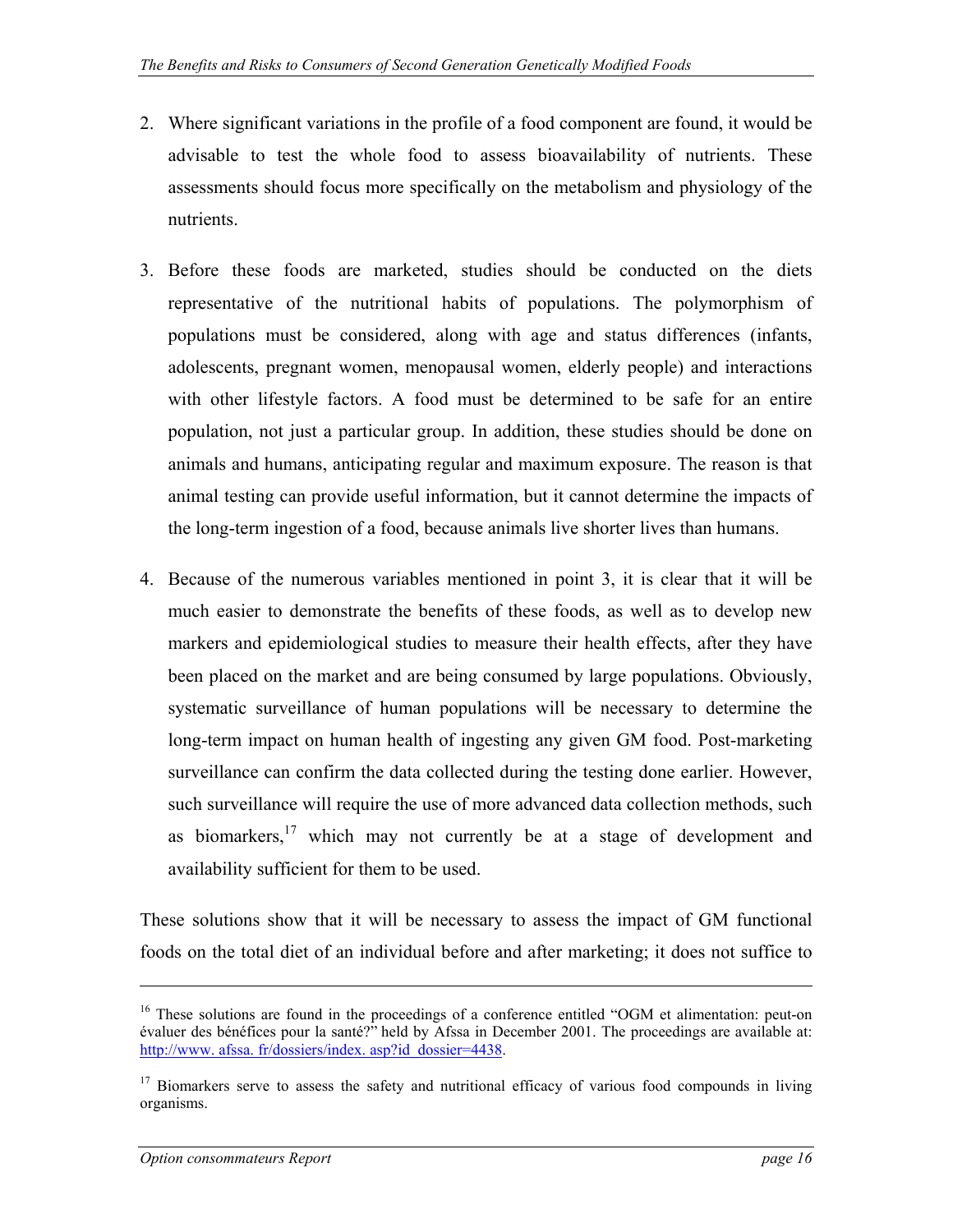<span id="page-16-0"></span>assess a specific characteristic of a food. The multiple metabolic responses of individuals following the ingestion of a novel food or nutrient will have to be better understood and evaluated. This done, it will be possible to determine the impacts of these novel foods on public health generally. This type of assessment was not conducted with the first generation of GM foods; it represents a challenge to several scientific disciples, which will have to develop new analytical methods.

### **5. Control and Marketing of GM Functional Foods**

#### *5.1 Risks and Benefits of GM Functional Foods*

GM functional foods may constitute a useful and attractive option for certain groups of consumers with special needs, e.g., those with predispositions to certain diseases. However, not everyone can benefit from this type of product. People who eat a variety of foods and get regular exercise do not necessarily need to eat "enriched" foods. In fact, some health professionals fear that these foods could give people susceptible to certain diseases, or suffering from chronic diseases, a false sense of security about their diet and lifestyle. For example, people might be led to believe that they are in no danger if they consume foods genetically manipulated to produce omega-3, a substance providing some protection against heart disease. It would be counterproductive for them to then go off their diets and increase their consumption of saturated fats. To take another example, people eating calcium-enriched broccoli might be tempted to eat fewer dairy products.

Another danger is that these foods might exceed the acceptable limits for certain vitamins, proteins and minerals. At present, to establish the nutritional makeup of foods, nutritionists, dieticians and other food specialists consult databases like the Canadian Nutrient Data File.<sup>18</sup> This database contains information on the average nutritional

<span id="page-16-1"></span><sup>&</sup>lt;sup>18</sup> This database is used in the compilation of nutritional surveys, but also for many other purposes such as risk assessments. For more information on this database, see the website of Health Canada's Nutrition Research Division.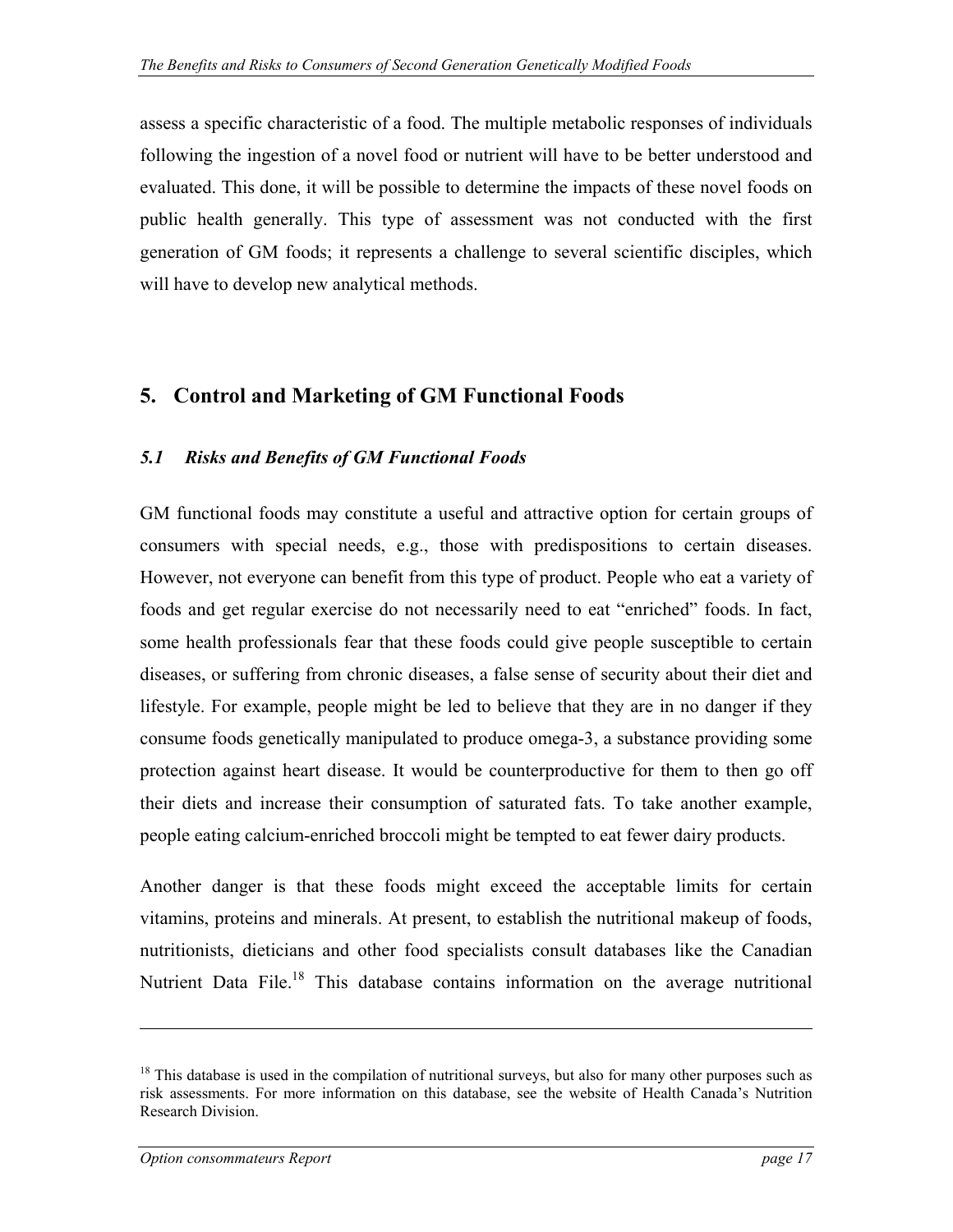<span id="page-17-0"></span>content of various foods as derived from measurements of different varieties of commercial food crops, such as potatoes or corn. Subsequently, the concentration of nutrients in any given crop must fall within the known range; if it does not, there could be harmful health effects for people who consume a great deal of the food. For example, an excess of vitamin D can be dangerous for people suffering from kidney stones, since vitamin D promotes calcium absorption by the bones. An excess of vitamin A taken by pregnant women can cause birth defects. Finally, overconsumption of beta-carotene can cause cancer in smokers, according to certain studies. Another potential problem is the antagonism between different food components; an example would be where a new product containing a non-absorbable fat were also enriched with vitamin A, and the two effects cancelled each other out.

#### *5.2 Consumer Information*

Should GM functional foods eventually make their way onto supermarket shelves, consumers will have to be informed of the fact. Companies will have to warn people, through appropriate labeling, that these products have been enriched by genetic modification. This raises two issues: the labeling of GM foods, and the matter of health claims. Canada, under the auspices of the Canadian General Standards Board (CGSB) is still in the process of developing voluntary labeling standards for GM and non-GM foods. This committee has still not reached any consensus on this standard, and its application has been postponed for an indefinite period. Canada does not currently have any official guidelines on the labeling of GM foods, nor any regulations on traceability,  $19$ , nor yet any standards making it possible to identify GM foods and crops. Such a tracking system is necessary if GM functional foods are to be identified and labeled. Otherwise, there is no way to verify the information appearing on product labels.

The second issue is that of health claims. First, current research on functional foods is inconclusive; our knowledge of them is quite fragmentary. Second, nutrients do not have

<span id="page-17-1"></span> $19$  The traceability of GM foods and crops involves a system that can be used to track products from field to table; that is, all stages in their production and processing.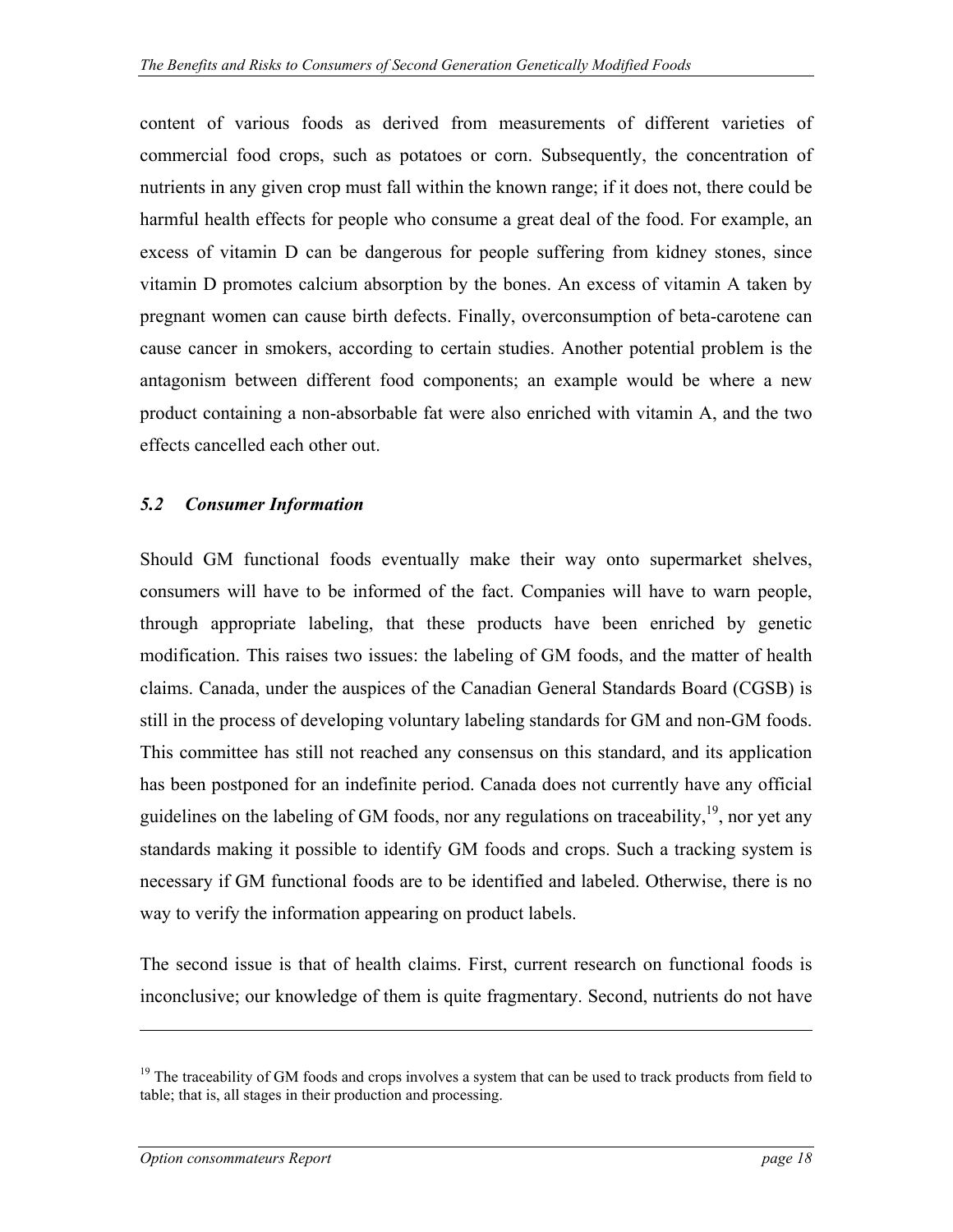the same effect on each individual in a population, and may vary by age and sex, for example, which renders research more complex (OECD, 2000). The challenge of GM functional foods is to offer consumers foods or food ingredients with significant health benefits that have been proven by valid scientific research and can be communicated through appropriate claims. The difficulty resides in the development of requirements for proof of health claims in a manner that is both practical and credible. Health Canada's current regulatory framework was not designed to promote the health benefits of foods. The phrases "calcium builds strong bones," "a calcium-rich diet can reduce the risk of osteoporosis," or similar claims of nutritional benefits, cannot legally appear on the labels of functional foods. However, Health Canada is currently reviewing its policies and guidelines on nutritional labeling information, and some nutritional claims will henceforth be allowed.<sup>[20](#page-18-0)</sup>

Finally, as mentioned above with regard to the assessment of these foods, a robust tracking system will have to be implemented for GM functional foods after they are marketed. The following questions must be answerable: Who uses these products? With what frequency? At what dosage? What are the cumulative effects? What is the influence of these products on other food choices? How will the scientific basis of a claim be demonstrated? What type of communication with consumers is necessary? What level of proof will be required? How can consumers be warned that certain enriched foods are reserved for athletes and people on special diets? If we do not know what Canadian consumers are eating, we will not be able to assess and measure the impact of these products. According to the National Institute of Nutrition (NIN), it is up to governments, industry and nutritionists to take this initiative (NIN, 2000).

<span id="page-18-0"></span> $20$  For more information on the draft regulation to amend the Food and Drug Regulation (nutritional labeling, nutritional claims and health claims), see: [http://www.hc-sc.gc.ca/food-aliment/friia](http://www.hc-sc.gc.ca/food-aliment/friia-raaii/food_drugs_aliments-drogues/part-partie_1/f_1172_index.html)raaii/food drugs aliments-drogues/part-partie 1/f 1172 index. html.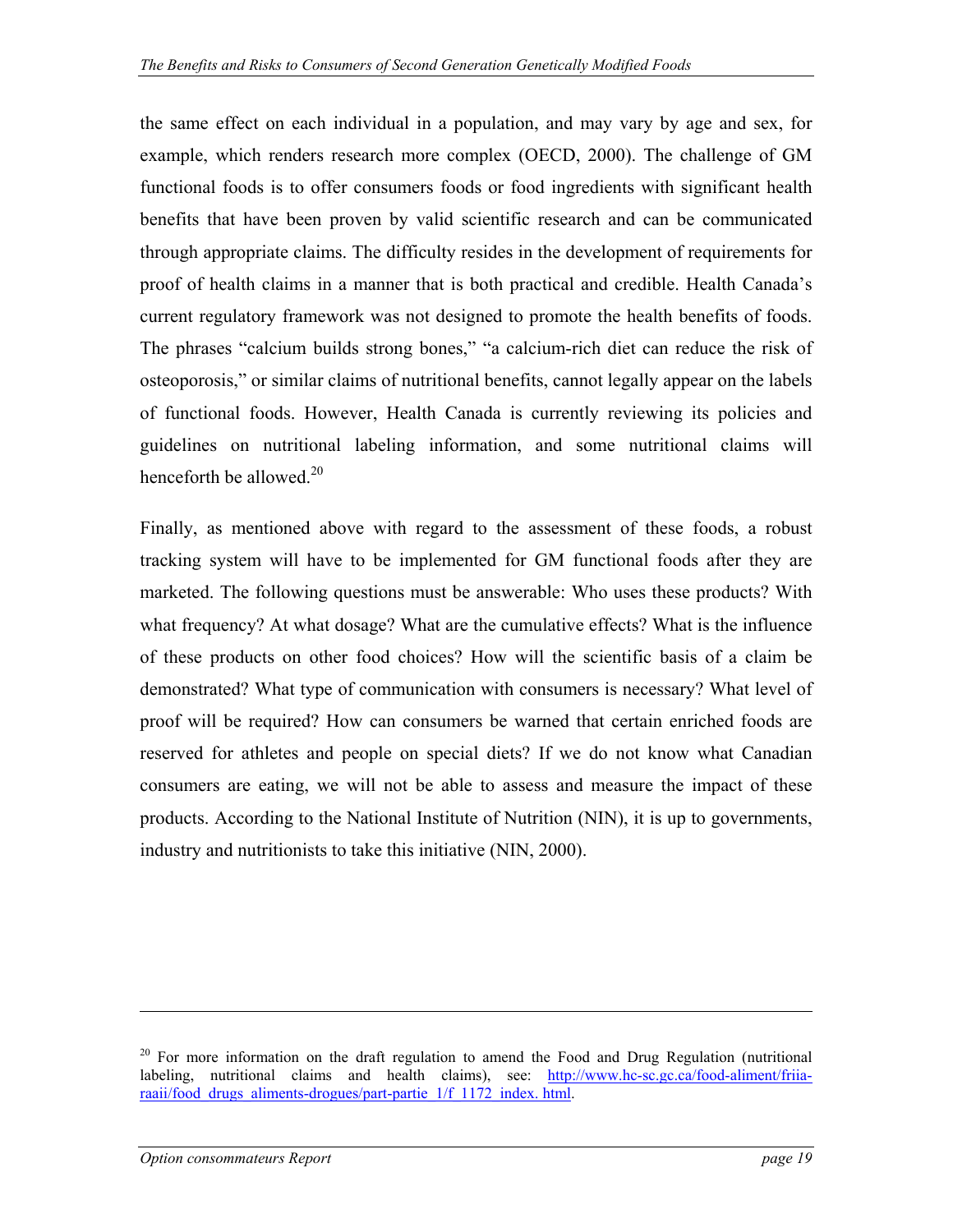#### <span id="page-19-0"></span>*5.3 Necessity of Developing GM Functional Foods*

#### Industrialized Countries

Dietary deficiencies and malnutrition are almost unknown in Canada. In fact, many Canadians are "overnourished." If some people are suffering from "nutritional imbalances," it is because they are buying foods for their taste, and not for their nutritional value. Nutritionists and health professionals incessantly repeat that a variety of fresh foods is necessary. However, for a variety of reasons including a lack of time, many people have poorly balanced diets. They eat certain foods in excess and suffer from deficiencies of vitamins, trace elements, fatty acids and food fibre. These nutritional problems are worsened by the food industry and its mass marketing of refined foods.

Many consumers today are replacing fresh fruits and vegetables, which contain a great variety of nutraceuticals, with vitamin pills, and the market for functional foods and nutraceuticals is growing fast in Canada, the United States and several European countries. Kellogg's, Novartis and Nestlé, among others, are developing an increasing variety of enriched products, all the while asserting that the purpose of food is to cure our ills. However, many health professionals still doubt the value of developing such foods for the industrialized countries.

#### Developing Countries

Some observers consider second-generation GM foods as the solution to hunger and food scarcity in the world (OECD, 2000). These foods seem to promise numerous benefits for developing countries which are experiencing malnutrition due to vitamin and mineral deficiencies. The *Human Development Report 2001* of the United Nations Development Program (UNDP) admits that it is necessary to manage the environmental and health risks of GMOs, but stresses the exceptional opportunities made available by genetics to produce crops with higher nutritional value. The report goes as far as to contend that new varieties of millet, sorghum and manioc — staple crops in the diet of poor people in numerous developing countries — must be developed without delay. The same report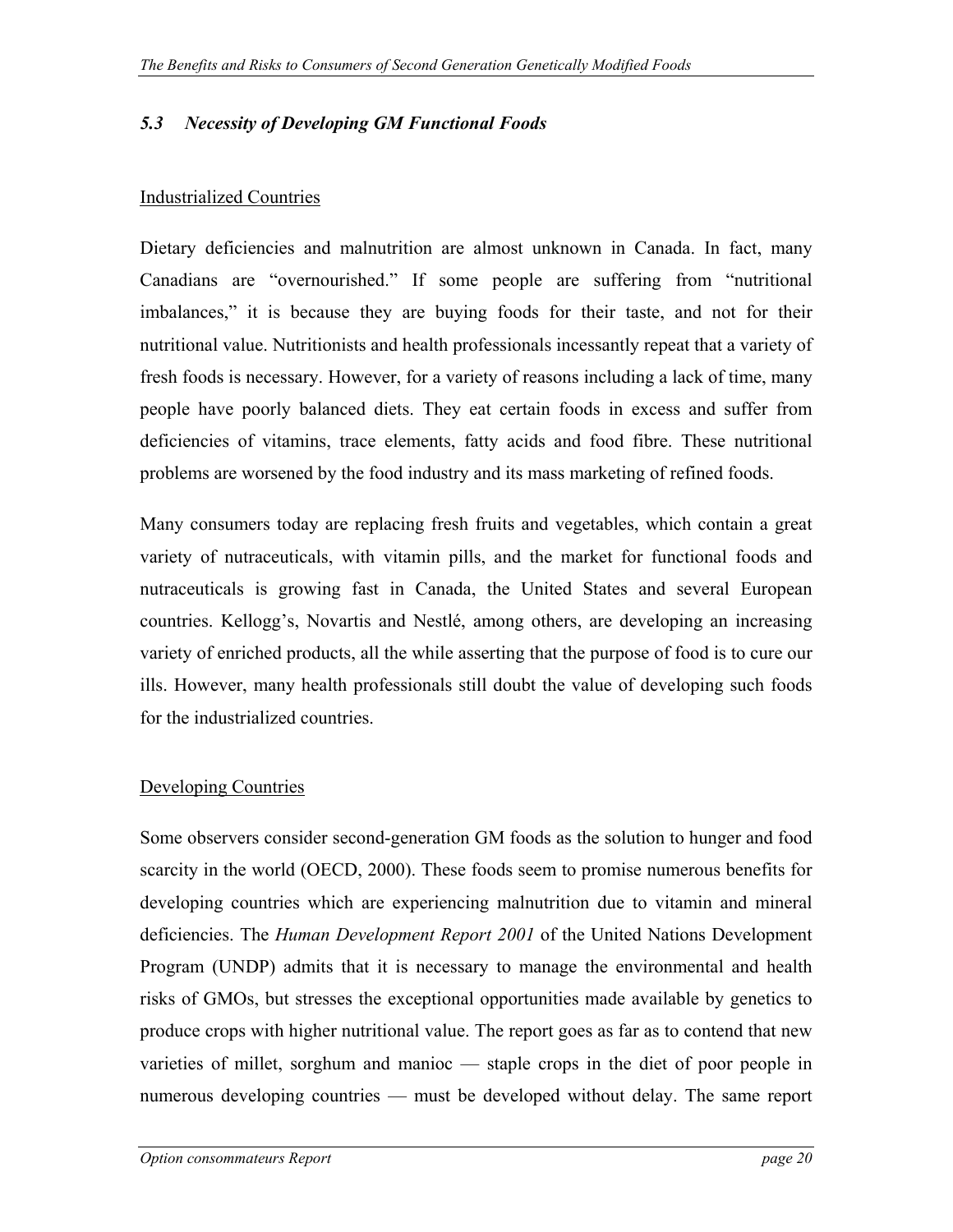<span id="page-20-0"></span>asserts that biotechnologies can improve food security in Africa, Asia and Latin America. It is argued by some that prohibiting the use of second-generation GMOs is a concern of rich countries blind to the "humanitarian" side of this new biotechnological development. They claim that Europe and the United States are neglecting the concerns and needs of the developing world. A quote from the UNDP report summarizes this point of view:

Western consumers naturally focus on potential allergic reactions and other food safety issues. People in developing countries however, may be more interested in better crop yield, nutrition, or the reduced need to spray pesticides that can sicken farmers. Meanwhile, multinational biotech companies, eager for sales, tend to play down the difficulties that developing countries may have in managing the environmental risks posed by GMOs. The voices of people in poor countries, who stand to gain or lose the most from these new technologies, have not yet been heard.<sup>21</sup>

However, these assertions have aroused some skepticism. It is true, of course, and statistics show, that more than 800 million people are hungry and that 82 countries, half of them on the African continent, do not produce enough food but cannot afford to import the difference (Ho, 1996). But this poverty is often linked to the political and economic situation of these countries.

Finally, there is no plant or food at present that can contain all the nutrients a human being needs. Eating a variety of foods so as to obtain our daily allowance of nutrients (proteins, carbohydrates, fats, vitamins, minerals, etc.) is the best solution, as many health professionals believe. Genetically manipulating plants to make up for a deficiency in people who subsist on monocultures will not solve anything. A different solution would place the emphasis on a more ecological agriculture, i. e., one that is more respectful of the environment and future generations.

### **6. Costs to the Consumer**

Although no GM functional foods are yet available on the market, it is no stretch to assume that they will cost more than conventional foods. The non-GM functional foods

<span id="page-20-1"></span><sup>&</sup>lt;sup>21</sup> For more details on this report, visit the UNDP website at [http://www.undp.org](http://www.undp.org/).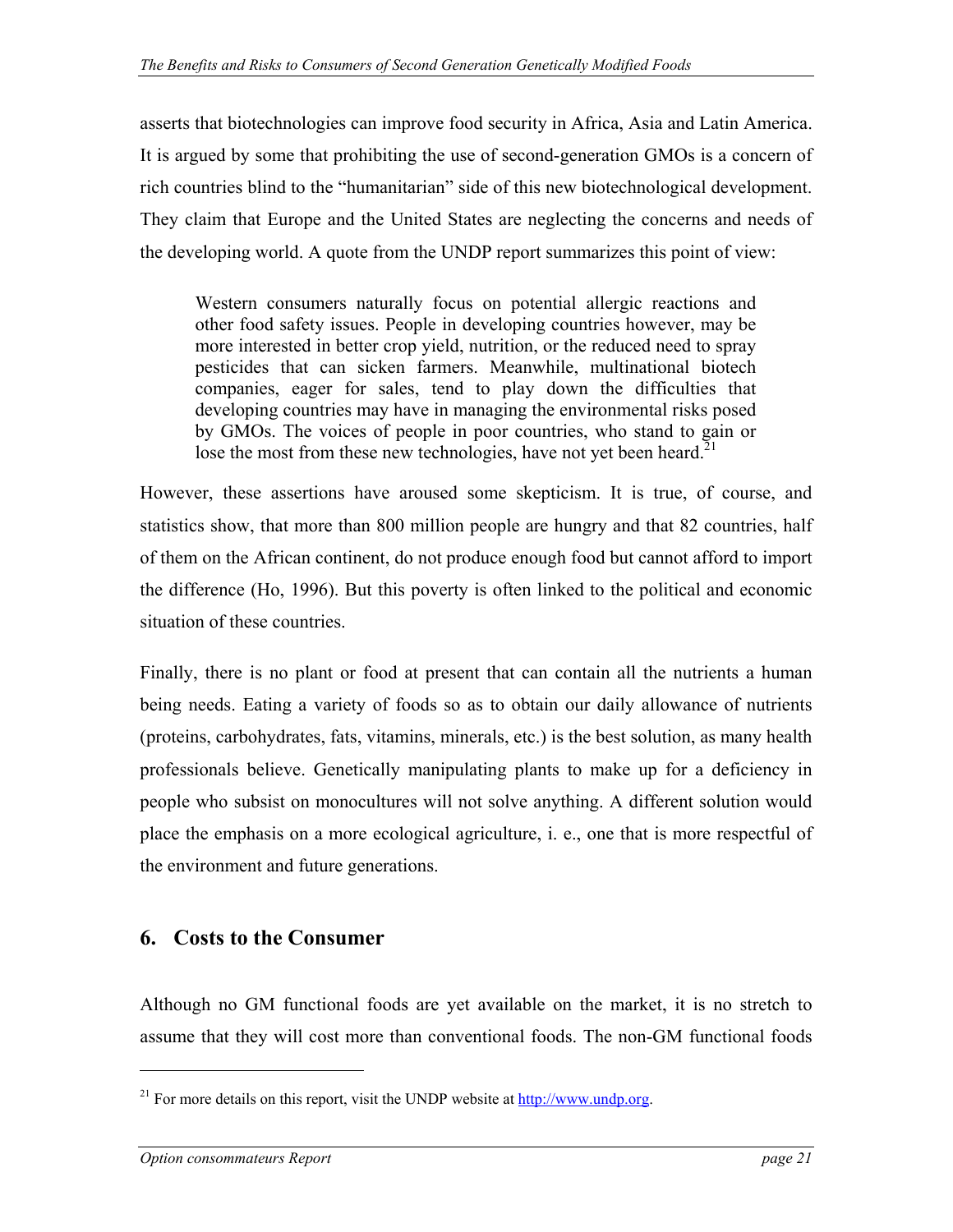<span id="page-21-0"></span>currently available often cost much more than other products. For example, a margarine enriched with phytosterols to reduce "bad cholesterol" is being launched; it costs three times as much as conventional margarines (Gravel, 2001).

Moreover, the implementation of a GMO labeling system in Canada, be it voluntary or mandatory, is likely to increase the cost of GM functional foods. Consumers are increasingly demanding that GM functional foods be labeled, and this will undoubtedly lead to increased costs. Not only will these products necessitate a labeling system, but it will have to be backed up by a system of product detection and traceability. All of this is likely to raise the price to the consumer.

### **7. Consumer Perception and Knowledge of GM Functional Foods**

#### *7.1 Results of a Pan-Canadian Survey on Functional Foods and GMOs*

The matter of GM foods is currently arousing a great deal of scientific, economic, political and ethical debate. So far, surveys have shown that consumers want labeling so that they can choose between GM and non-GM foods. In addition to the perceived risks to human health and the environment, consumers do not see how first-generation GM foods can benefit them.

Consumers seem to be more readily accepting of GM functional foods. However, very few studies have been done until now to demonstrate this acceptance, since these foods are relatively new and are not yet on the market. A pan-Canadian survey conducted by the Nutraceuticals and Functional Foods Institute, in cooperation with the Centre de recherche en économie agroalimentaire at Université Laval (CRÉA), illustrated certain consumer trends regarding GM foods and functional foods. The purpose of the survey was to assess consumer beliefs and knowledge about functional foods, nutraceuticals and GMOs; it also sought to estimate how much consumers are willing to spend for the functional properties of foods (see Appendix B for the details and results of this survey).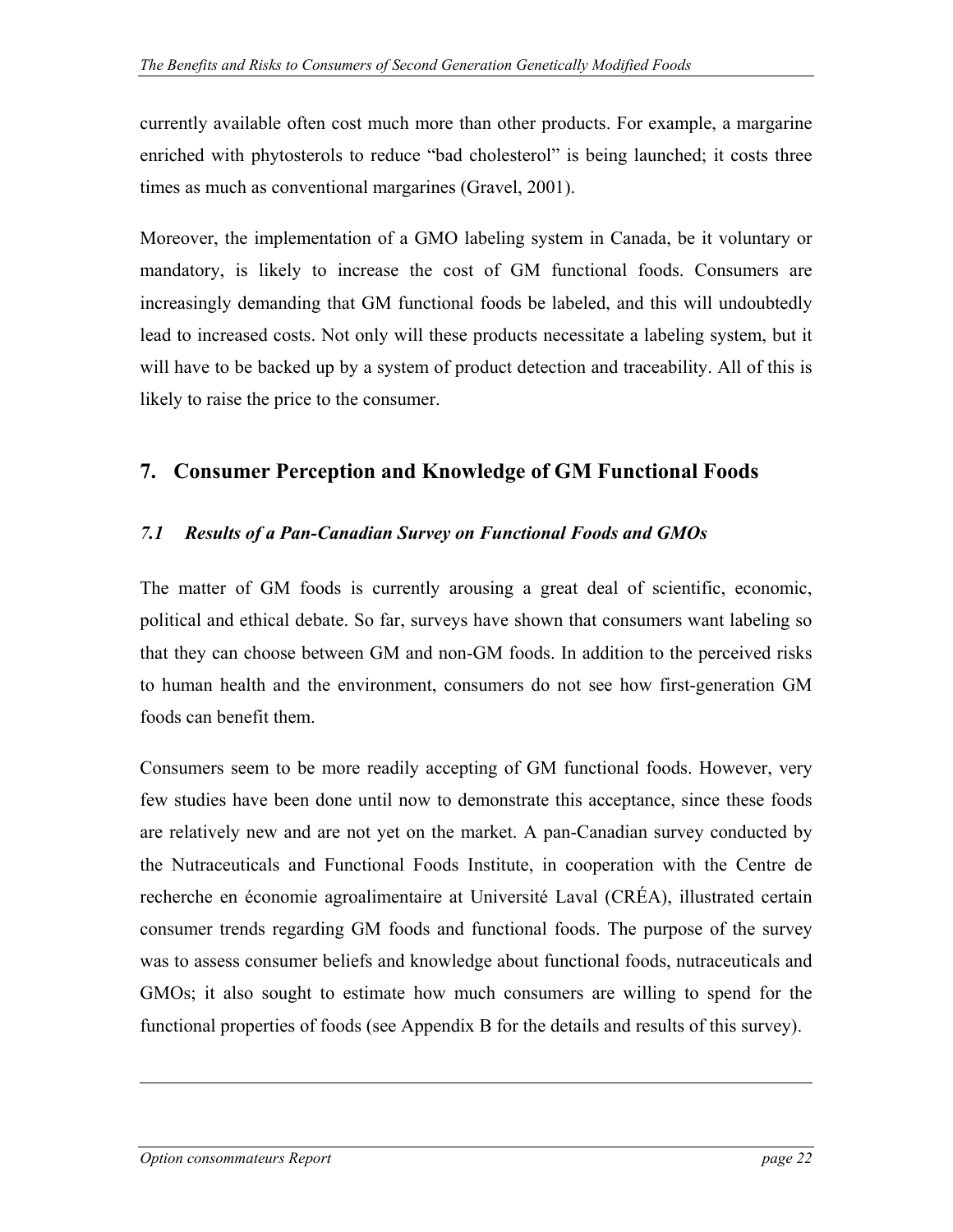<span id="page-22-0"></span>First, this survey showed that consumers firmly believe in an intimate relationship between the quality of food and its health effects. They also believe that food can prevent certain diseases. On the other hand, they appear to be increasingly dubious about the validity and rigour of food nutritional claims. Furthermore, consumers appear to be increasingly dubious about the information provided by governments; this causes a problem for the functional food and nutraceuticals market, which has health objectives. Consumers would rather refer to specialists such as nutritionists, doctors or other health professionals to obtain information on the nutritional effects of functional foods. Concerning GM foods,  $40\%$  of Canadians say that they object to them,  $22$  but the survey did show that if a functional property were added to a GM food, consumers would be more likely to choose it.

#### *7.2 Results of the Option consommateurs Focus Group*

To evaluate the state of consumer knowledge about GM functional foods, Option consommateurs held a focus group. Seven (7) people, four (4) of them women and three (3) men, were recruited by sending out an e-mail (see Appendix A for the text of this email). We chose to distribute this announcement to more informed interest groups, because the general public as a whole is not very familiar with GM functional foods. To discuss the issues and expectations of consumers on this matter, we targeted the announcement at people who are already knowledgeable about GMOs and are participating in the debate. Therefore, this bias has to be factored into the analysis of the results. A problem statement and a list of goals and objectives were presented to the focus group at the outset. The participants answered five open questions concerning secondgeneration GM functional foods (see Appendix A for the list of questions).

The majority of the participants had already heard of functional foods that are genetically modified to improve their nutritional profile. However, the terms "functional foods," "nutraceuticals," "*nutricaments*," "*alicaments*," mentioned by the participants, were better known than the phrase "second-generation GMOs" or "GM functional foods. " On

<u>.</u>

<span id="page-22-1"></span> $22$  However, the survey tempered this opposition by showing that Canadians do not necessarily understand the meaning of the word genetically modified in all its complexity.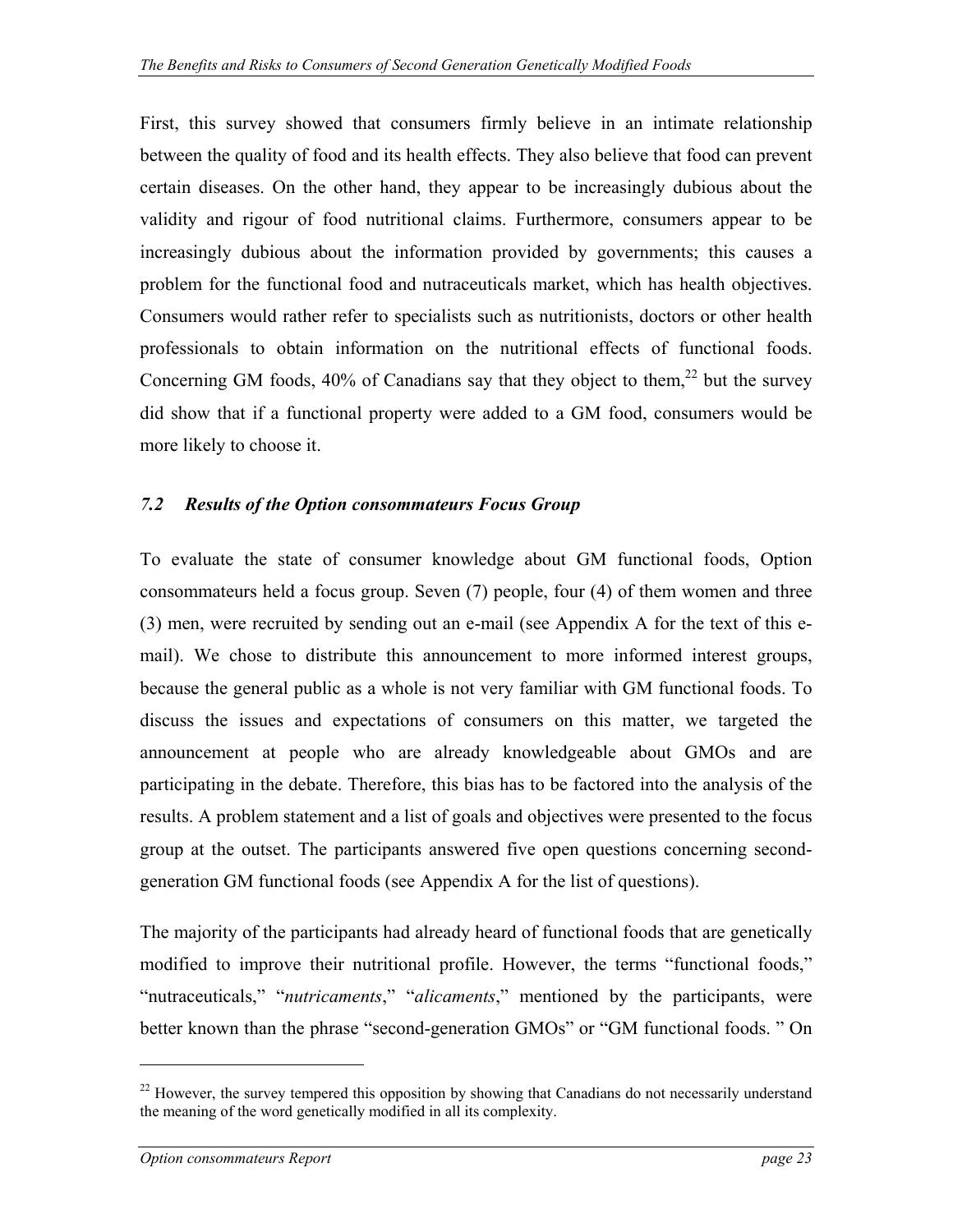this issue, a participant stated that it is very important to do public education about these terms, because the proliferation of terms and expressions relating to GMOs is leading to some confusion in the media and among the general public. The participants doubted that these foods were already on the market, believing that they were still undergoing research. The two best-known examples of functional foods were golden rice and the modifications of the fatty acid profiles of oilseeds to produce omega-3 and other "good fats." The case of golden rice brought up issues about North-South relations. The participants wondered whether people in the South (or developing countries) will have the choice to grow this kind of rice which, after all, was developed with them in mind. They feared that the new GMOs would increase the dependency of developing countries on industrialized countries.

Among the perceived advantages of GM functional foods, two participants mentioned the development of allergen-free peanuts and the substitution of healthier omega-3 for saturated fatty acids. Some of the participants felt that these novel foods might be part of a global strategy to solve certain nutritional problems, and that GMOs should not be rejected *en bloc*. However, the participants unanimously agreed that biotechnology is not a panacea for famine in the world. The participants deplored the resort to roundabout methods for addressing the problem of malnutrition rather than attacking the root of the problem, which they saw as poverty. A consumer contended that second-generation GMOs might be a marketing strategy designed to overcome consumer resistance to GMOs in general. He believed that the companies will play up the beneficial health effects of these foods, and that they will use labeling as a promotional medium for the biotechnology industry.

Another disadvantage to the use of these foods raised by one participant is that, whether they are enriched by genetic modification or not, their health benefits are limited because the body is limited in its ability to absorb nutrients; it simply eliminates whatever it cannot absorb. It was also pointed out that the environmental risks associated with second-generation GMOs (genetic drift, for example) are no different from those of the first generation.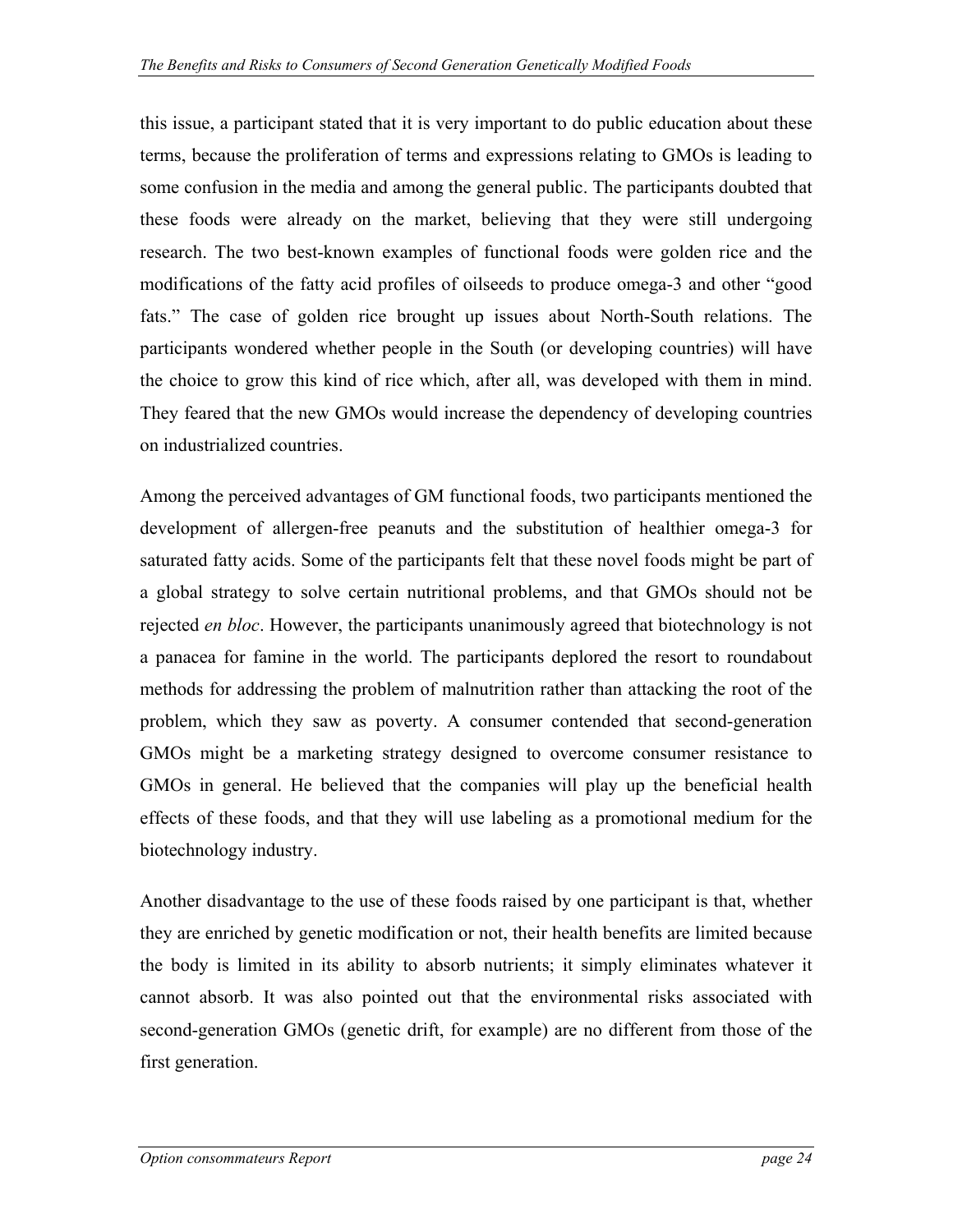<span id="page-24-0"></span>The focus group participants all agreed that more emphasis should be placed on a varied diet and exercise than on the "magical" health effect of enriched foods. They also mistrusted the idea of nutritional claims about foods, arguing that the specific health effects of certain nutrients are still poorly understood. Research is needed on the allergy and toxicity risks of GM foods.

Finally, the participants wanted industry and government to implement tracking systems that will make it possible to determine what is in a food and where it comes from. They also called for mandatory labeling of GMOs, asserting that the CFIA and Health Canada will have to be monitored to ensure that they are obeying consumers' wishes in this matter. These consumers, it seems, have lost confidence in their governments around the GMO debate.

### **8. Conclusion**

#### *8.1 Highlights of the Report*

This section summarizes the information on the GM functional foods identified in this report:

#### **Section 2**: Definitions

- Crops and foods arising from the second generation of genetic modification are being developed to offer direct benefits to the consumer, which was not the case with the first generation of GMOs.
- One purpose of second-generation GMOs is to improve the nutritional quality of foods through genetic modification. This category of "enriched" foods resembles the functional foods currently available on the market. That is, both GM and non-GM functional foods aim to provide proven physiological benefits and to reduce the risks of various diseases such as cancer, heart disease and diabetes. (For the purposes of the report, we have termed these new foods "GM functional foods").
- GM functional foods are not yet available on supermarket shelves and are still undergoing research.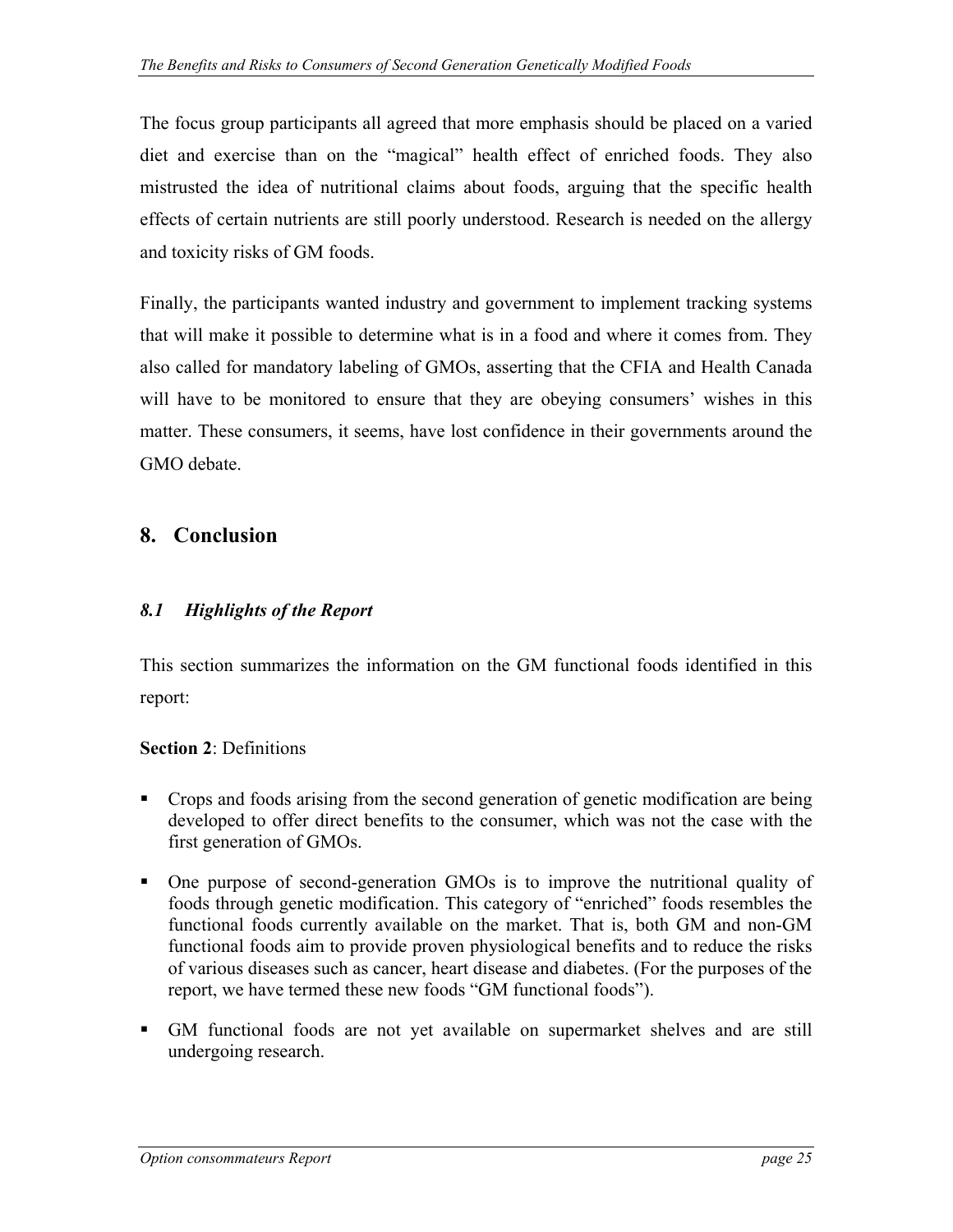#### **Section 3:** Research on GM functional foods

- The genetic modifications under current study aim to provide:
	- 1. New lipid profiles (saturated and essential fatty acids);
	- 2. New protein profiles (content, essential amino acids, allergens);
	- 3. New carbohydrate profiles: (sugars, starch, fiber);
	- 4. New vitamin profiles;
	- 5. New trace element profiles (carotenoids, polyphenols, etc.);
	- 6. Eliminate toxic and undesirable compounds.
- Golden rice, which has been genetically manipulated to produce vitamin A, is the GM functional food that has received the most media attention. It is still raising numerous scientific and political issues.

**Section 4**: Evaluating second-generation GM foods and crops: regulatory and scientific challenges

- The principle of substantial equivalence, which depends on a comparison and an identification of differences between a GM food and its conventional counterpart, is the current regulatory decision threshold for assessing the safety of GMOs. It will be more difficult to apply to GM functional foods: it is more difficult to find their counterparts since a larger number of genes have been manipulated.
- There is no specific guide to the evaluation of GM functional foods.
- Various solutions for pre- and post-market assessment are proposed. In assessing these products, it is important to take account of all interactions among nutrients, to assess the impact on the total diet of an individual, and to do long term studies (before and after marketing), taking into consideration all variables (age, sex, consumption habits, etc.).

#### **Section 5:** Control and marketing of GM functional foods

- GM functional foods may constitute a useful and valuable option for certain categories of consumers with special needs, such as a disease predisposition. However, they may pose certain hazards to the public, such as overconsumption of certain nutrients.
- A labeling system must inform consumers of GM functional foods on the market. This raises two issues: GMO labeling and the matter of health claims. Canada currently has no regulations on GMO labeling and traceability. And although Health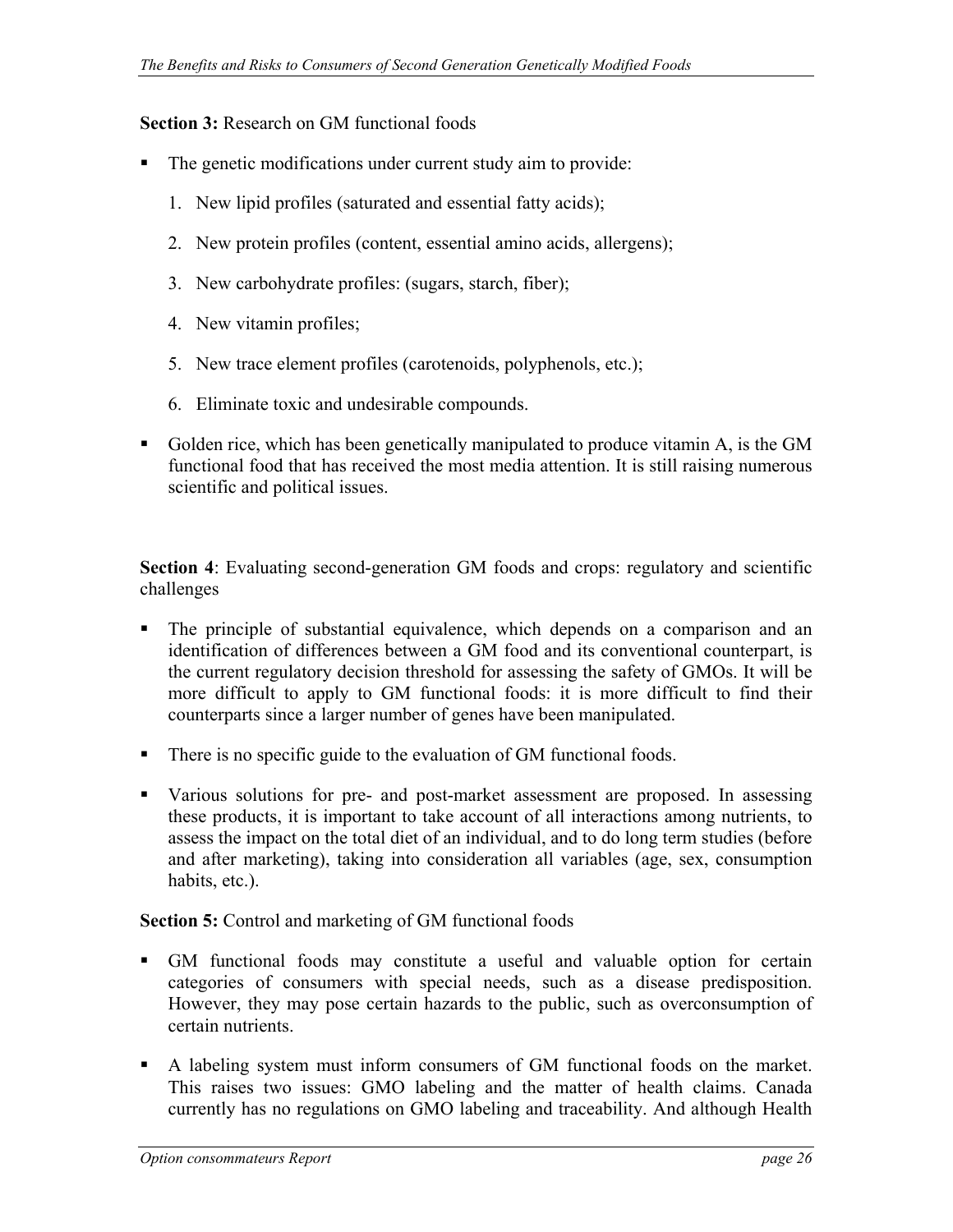Canada is now reviewing its nutritional labeling regulations to allow health claims, too little is still known about the health effects of foods on populations. The difficulty resides in the development of requirements for proof of health claims in a manner both practical and credible.

- Many health professionals argue that the industrialized countries do not need "enriched" foods. Canada is a country, they assert, in which many people are "overnourished. " Nutritional imbalances often occur because consumers buy foods for their taste and not for their nutritional value; moreover, the refining of foods by the food industry deprives them of some of their nutritive properties.
- Some people perceive second-generation GM functional foods as a solution to world hunger. These foods seem to have great promise for developing countries whose populations suffer from malnutrition due to vitamin and mineral deficiencies. However, many are skeptical of these assertions, arguing that malnutrition and poverty are often strongly conditioned by political and economic factors.
- Although GM functional foods are not yet available on the market, we can predict that they will cost more than conventional foods. This can already be seen with functional foods such as phytosterol-enriched margarines designed to reduce bad cholesterol, which cost three times as much as conventional margarine. The cost of these foods is also likely to increase if GMO labeling and traceability systems are implemented.

**Section 7:** Consumer perception and knowledge of GM functional foods

- A pan-Canadian survey on functional foods and GMOs showed that consumers need to know that their food is safe, nutritious, and plays a role in disease prevention. However, they seem to be dubious of health claims on product labels, nor do they want information on food safety and benefits to be communicated by the manufacturers.
- The functional properties of foods appear to be appreciated by the consumers surveyed. However, GM functional foods, which promise direct benefits for the consumer, will not be very popular if the public does not feel that it is correctly informed about the production process and the assessment of these foods' safety.
- The survey also showed the popularity of functional foods with consumers, indicating that they might more readily accept GM foods to which a functional property is added.
- The participants in a focus group held by Option consommateurs mentioned that GM functional foods could be part of a global strategy used to solve certain nutritional problems in the world, and that they should not be rejected *en bloc*. On the other hand, the participants unanimously agreed that biotechnology is not a panacea for the problem of famine in certain countries.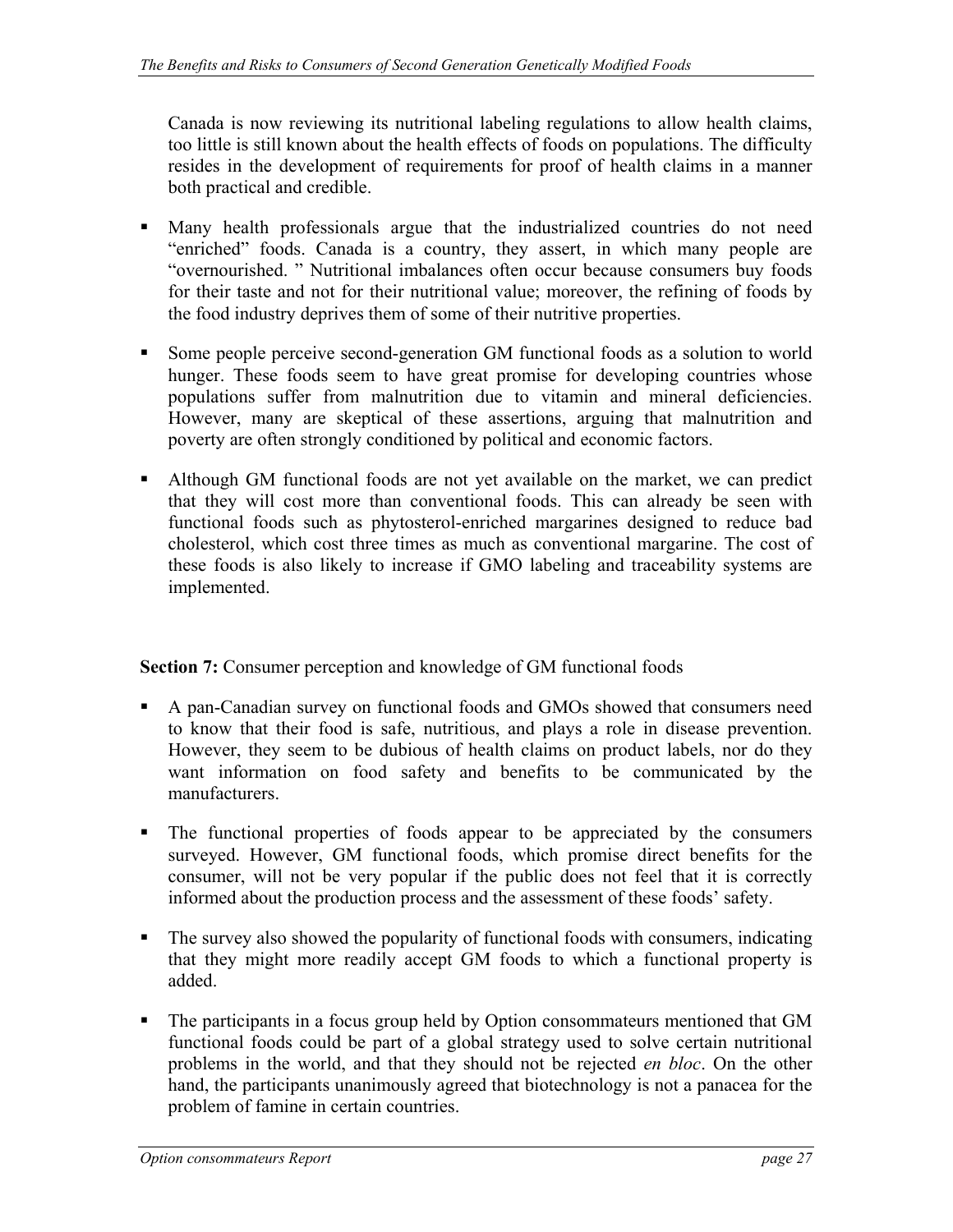- <span id="page-27-0"></span>• The focus group participants also mentioned that the health benefits of enriched foods are limited, and that these tools are largely marketing vehicles. The consumers in our group doubted the veracity of health claims in general.
- Finally, the discussion group participants would like to see mandatory labeling of GM functional foods. A rigorous labeling system will have to be implemented. On this matter, the consumers doubt the objectivity of the Canadian government. They seem to have lost confidence in the government around the GMO debate.

#### *8.2 Recommendations*

This study has enabled Option consommateurs to foresee some of the difficulties associated with the marketing of second-generation GM foods, and to make recommendations for better control of these "enriched" foods should they be placed on the market. In particular:

- Option consommateurs recommends that studies be conducted to assess the need to market GM functional foods in Canada. These studies should be carried out by impartial and independent health professionals such as doctors and nutritionists. Canadian consumers are already "overnourished," and Option consommateurs believes that the marketing of enriched foods will not solve their health problems. Greater emphasis should be placed on public awareness of the importance of a varied diet.
- Option consommateurs recommends that pan-Canadian surveys be conducted to determine whether Canadian consumers want these foods to be marketed. These surveys should be conducted by independent bodies.

However, should these foods be approved:

- Option consommateurs recommends that GM functional foods be subjected to mandatory labeling and traceability so that they are brought to consumers' knowledge. A labeling and traceability system must be implemented to indicate the content of GM material in these foods, the recommended quantities (dosage) so as not to exceed the acceptable limits of vitamins, proteins, minerals and other "added" or "modified" trace elements.
- Option consommateurs recommends that more research be done on the causal links between certain nutrients and health. This research should be based on valid scientific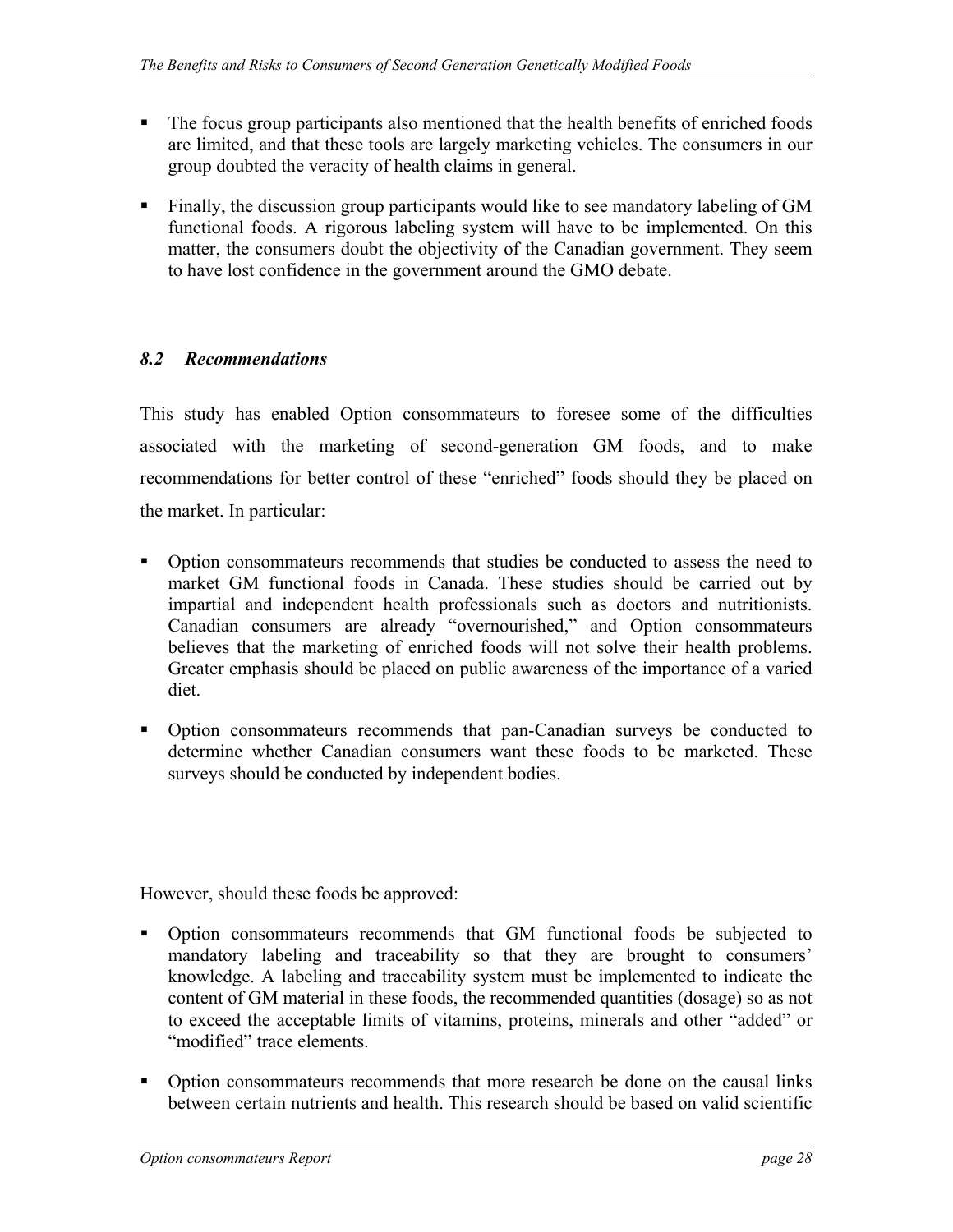approaches. Scientific justification of health claims is necessary to provide accurate information to consumers. This information must be explained to consumers by means of a Canadian public education strategy. Information sessions should be given by dietetics professionals and impartial and independent health experts, such as nutritionists and doctors — not by representatives of food companies or government agencies.

- Option consommateurs recommends that the assessment of GM functional foods not be based solely on the principle of substantial equivalence as a regulatory decision threshold tool. This concept is difficult to apply to GM functional foods which involve a larger number of genes than first-generation GM foods.
- Option consommateurs recommends that more research be done to develop specific methods or guides to the assessment of GM functional foods before they are marketed. These methods must be more precise and able to identify unforeseen side effects.
- Option consommateurs recommends that animal and human studies be done on diets representative of the nutritional habits of populations before GM functional foods are marketed, so as to predict regular and maximum exposure and to assess the impacts on the total diet.
- Option consommateurs recommends that a robust tracking system be implemented once GM functional foods go to market. This system must be based on rigorous data collection methods, such as the use of biomarkers.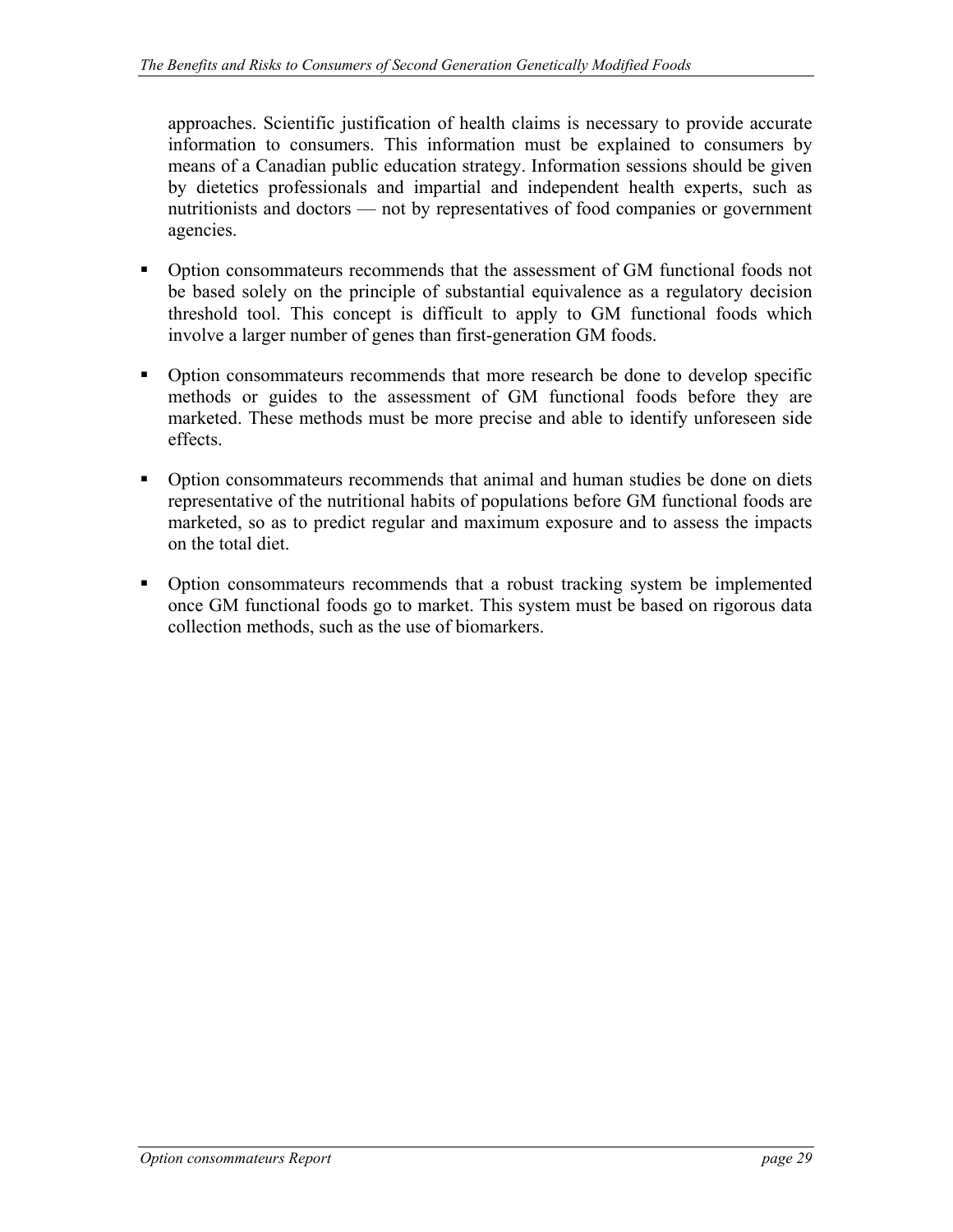These recommendations show that there remains much to be done before GM functional foods are placed on the market. Pre- and post-market assessment systems for these foods must be developed. It will be important to manage the consumption of these foods by means of a solid consumer information system. This information must be transmitted through rigourous food labeling and a large-scale public information and awareness campaign.

The task at hand is to keep a close watch on the status of research in the field, as well as the assessment and control methods that will actually be implemented by Health Canada and the CFIA. It will be very important for the various levels of government to consult the population on the development of these methods. The first generation of GM foods is still arousing fears among consumers, many of whom distrust the health and environmental effects of these foods. In fact, no study has yet demonstrated that these products are safe. The second generation of GM foods poses additional challenges which the industry and governments will have to overcome if they want to regain consumer confidence in GM foods.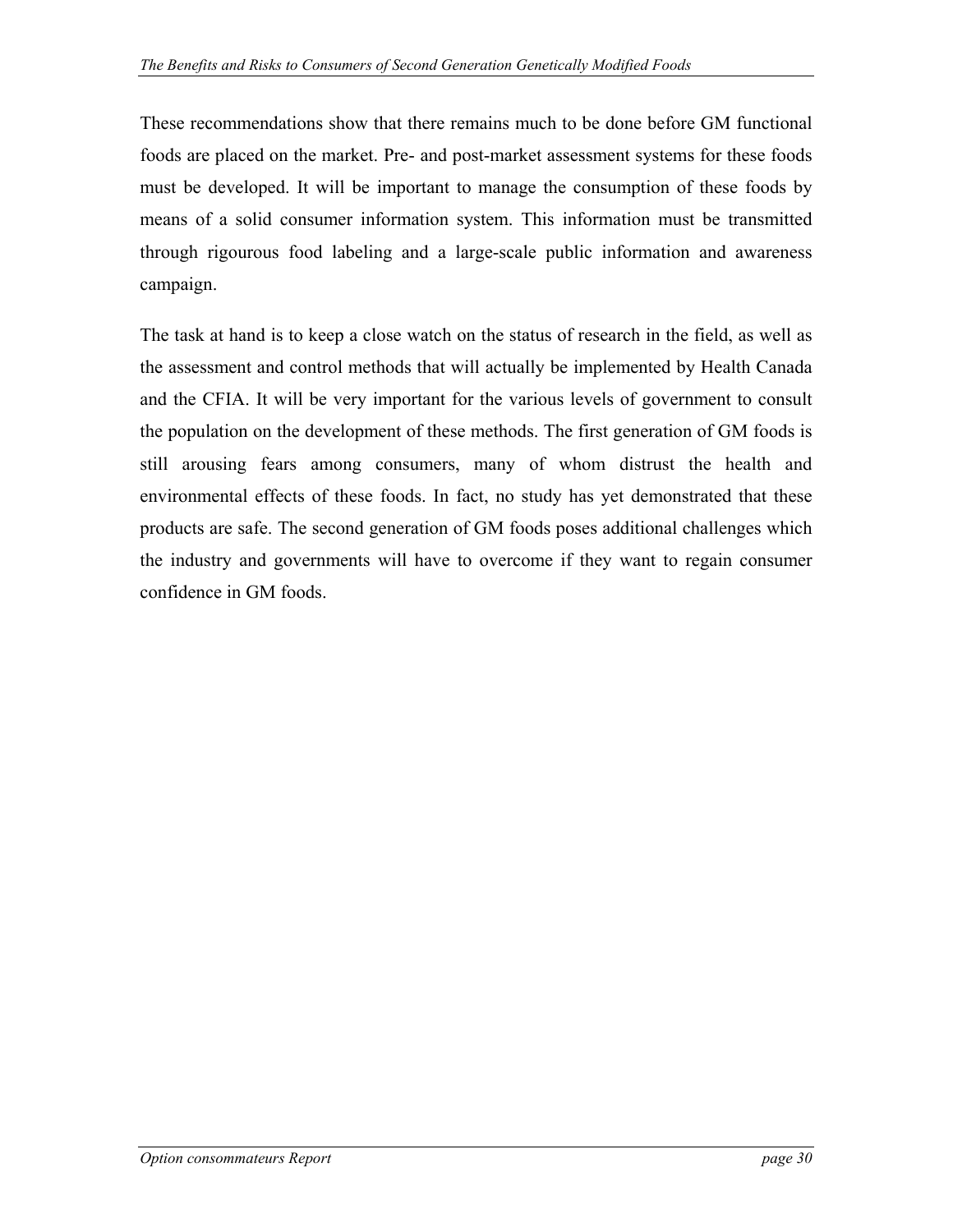### <span id="page-30-0"></span>**9. Bibliography**

- Ausich, R. L., 1997. "Commercial opportunities for carotenoid production by biotechnology. " *Pure and Applied Chemistry*, 69: 2169-2173.
- Beyer, P., Al-Babili, S., Ye, X., Lucca, P., Klöti, A., Potrykus, I., 2001. "Golden rice: Introducing the Beta-carotene biosynthesis pathway into rice endosperm by genetic engineering to defeat vitamin A-deficiency. " *Keystone Symposia*.
- Browse, J. 2001. "Altering the fatty acid composition of plant oils. " *Keystone Symposia*.
- Canadian Biotechnology Advisory Committee, August 2001, *Improving the Regulation of Genetically Modified Foods and Other Novel Foods in Canada. Interim Report to the Government of Canada Biotechnology Ministerial Coordinating Committee.*  Government of Canada. 78 pp.
- Conseil de la science et de la technologie, 2002. "OGM et alimentation humaine: impacts et enjeux pour le Québec." Gouvernement du Québec. 185 pp.
- Debbie, V. U., Knutzon, S., Obukomick, M., Obukomick, R., Knauf, V. 2001. "Production of beneficial fatty acids in transgenic canola. " *Keystone Symposia*.
- Della Penna, D. 2001. "Nutritional genomics: Vitamin E synthesis in plants as an example. " *Keystone Symposia*.
- Dixon, A. R., He, X. -Z., Liu, C. -J., 2001. "Metabolic engineering of health-promoting isoflavonoids. " *Keystone Symposia*.
- FAO/WHO, September 1998. "Expert consultation on human vitamin and mineral requirements. " Thailand.
- Franceschi, V. R., 2001. "Biochemistry and manipulation of calcium oxalate in plants. " *Keystone Symposia*.
- Gachet, E., Martin, G. G", Vigneau, F., Meyer, G., 1999. "Detection of genetically modified organisms (GMOs) by PCR: a brief review of methodologies available. " *Trends in Food Science & Technology*, 9: 380-388.
- Gallo-Meagher, M., Kang, I. -H., 2001. "Regulation of genes encoding major peanut allergens. " *Keystone Symposia*.
- Goto, F., 1999. "Iron fortification of rice seed by the soybean ferritin gene. " *Nature Biotechnology*, 17: 282-286.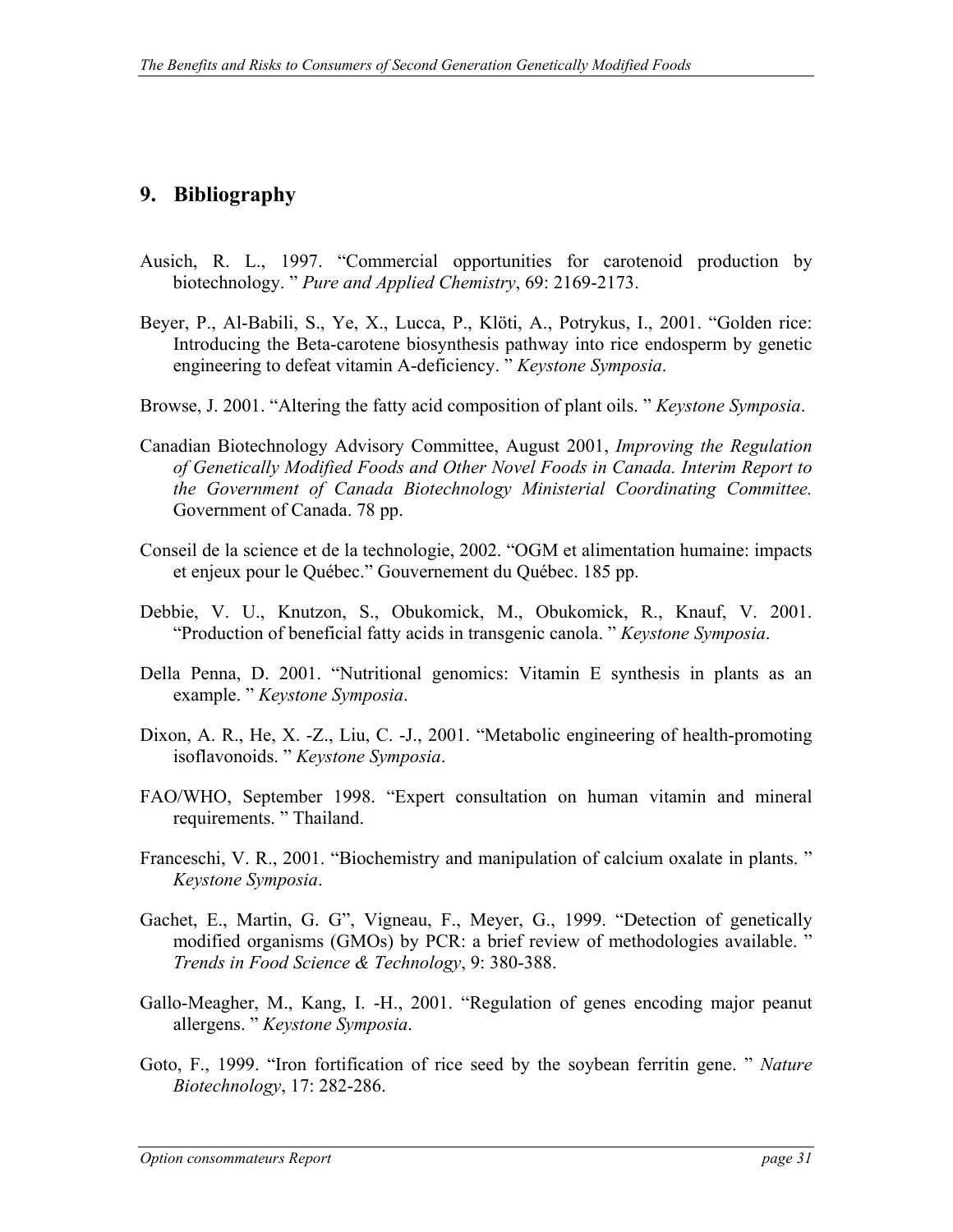- Gravel, P., "Une nouvelle gamme d'aliments enrichis apparaissent dans nos épiceries. " *Le Devoir*, 29 October 2001.
- Grusak, A. M., 2001. "Manipulating plant iron homeostasis to increase iron content and bioavailability. " *Keystone Symposia.*
- Hirschberg, J., Ronen, G., Isaacson, T., Ronin, I., Zamir, D. 2001. "Genetics and genomics of carotenoid biosynthesis in plants. " *Keystone Symposia.*
- Ho, M.-W., 1996. "Perils amid promises of genetically modified foods." Open University, U. K. 7 pp.
- Keystone Symposia, April 6–11, 2001. "Plant foods for human health: Manipulating plant metabolism to enhance nutritional quality. " Colorado. 72 pp.
- Kinney, A. J., 2001. "Manipulating lipid metabolism to enhance the nutritional quality of soybeans. " *Keystone Symposia*.
- Lewis, N., G., 2001. "Transgenic edible plants elevated lignan levels: implications for human health protection. " *Keystone Symposia*.
- National Institute of Nutrition (NIN), 2000. " Functional Foods: Consumer, Health and Marketplace Perspectives. " *Rapport,* 15(2): 230-238.
- OECD, 2000. *Report of the OECD Workshop on nutritional assessment of novel foods and feeds*. Ottawa, 49 pp.
- Ohlrogge, J., Benning, C., Ruuska, S. Girke, T., Mekhedov, S., 2001. "Genomic approaches to the study of plant lipid metabolism. " *Keystone Symposia*.
- Paiva, N., L., 2001. "Resveratrol glucoside: beneficial to plants and humans. " *Keystone Symposia.*
- Potrykus, I., et al. 1999. "Contributions to food security by genetic engineering with rice. " Rockefeller Foundation (Research Abstract). [http://www. rockfound.](http://www.rockfound.org/rocktext/T_news/t_072699_rice.html)  [org/rocktext/T\\_news/t\\_072699\\_rice. html](http://www.rockfound.org/rocktext/T_news/t_072699_rice.html)
- Royal Society of Canada, 2001. "Éléments de précaution: recommandations pour la réglementation de la biotechnologie alimentaire au Canada. " 285 pp.
- Shintani, D., Della Penna, D., 1998. "Elevating the vitamin E content of plants through metabolic engineering. " *Science,* 282: 2098-2100.
- Tang, G., Zhu, X., Gakiere, B., Granier, F., Bouchez, D., Galili, G., 2001. "New insight into the regulation and potential manipulation of lysine metabolism in plants. " *Keystone Symposia*.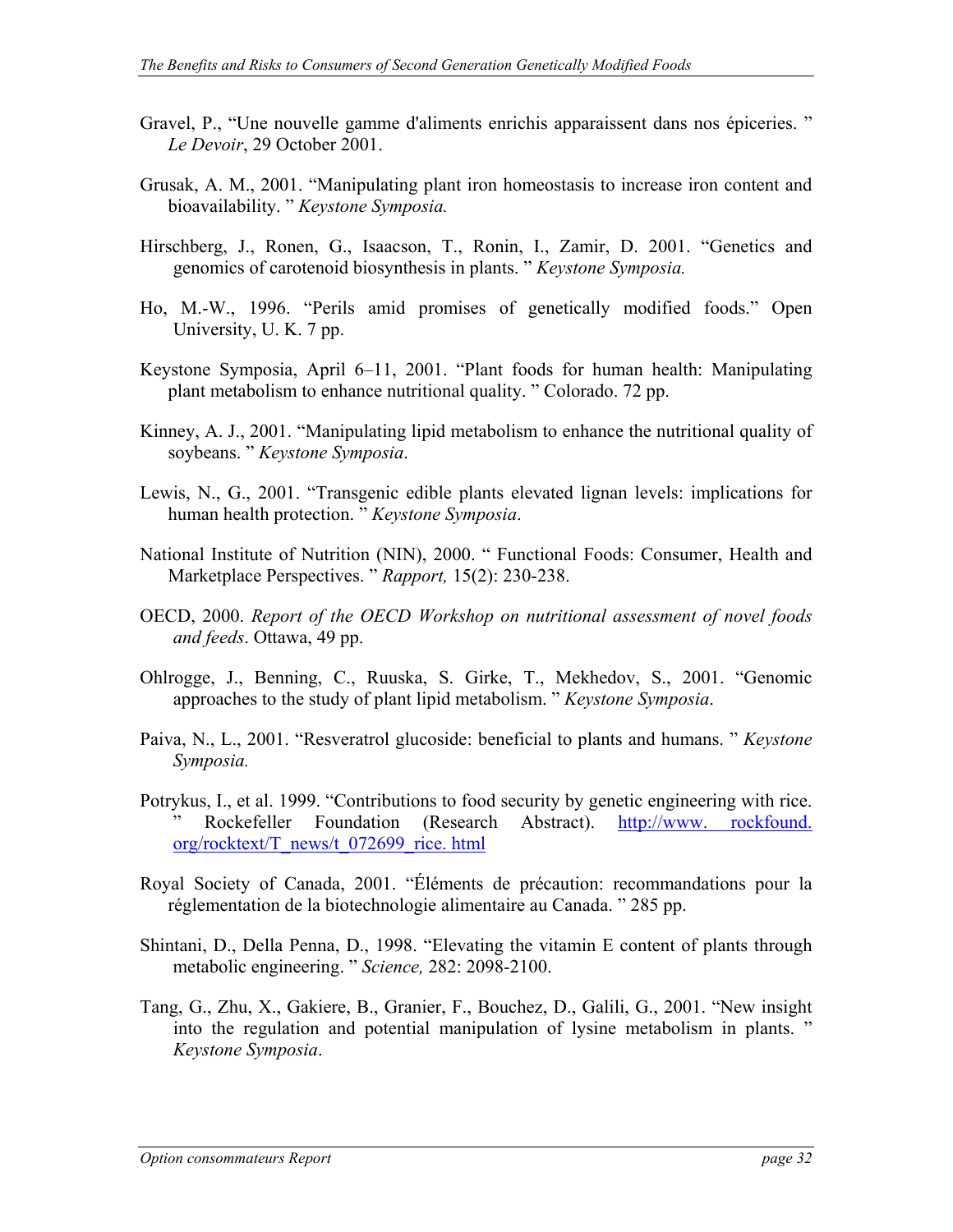Ye, X. et al. 2000. "Engineering the provitamin A (beta-carotene) biosynthetic pathway into (carotenoid-free) rice endosperm. " *Science,* 287: 303-305.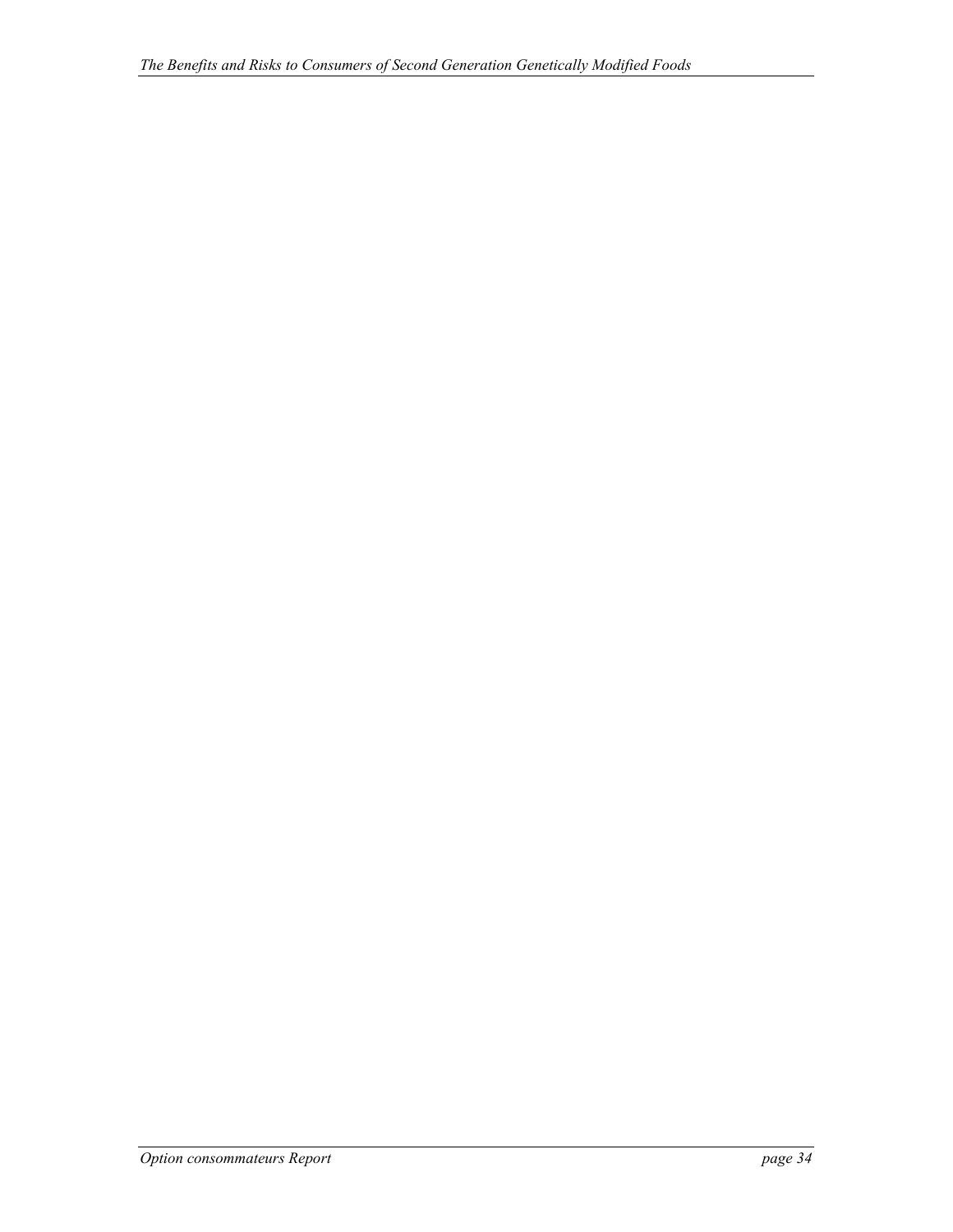# <span id="page-34-0"></span>**10. Appendix A: Documents Used in the Organization of the Focus Group**

**Announcement** 

### **Second-generation transgenic foods**

#### **What are the benefits? What are the risks?**

Option consommateurs, a nonprofit association dedicated to the defense and promotion of consumer interests, is looking for people to form a focus group on the topic of genetically modified foods promising direct benefits to the consumer. Vitamin-enriched vegetables and fruits containing vaccines are examples of a new group of foods whose purpose is to improve the quality of life of consumers and to prevent disease. You are invited to come discuss your knowledge, demands and expectations of these new foods, as well as the rules that will govern their marketing.

- Remuneration: \$25/person.
- Number of people needed: 20
- Number of participants per focus group: 10
- Time: week of 11 February 2002

If interested, please contact **Marie-France Huot at (514) 598-7288 extension 227.** 

#### **Marie-France Huot**, agr.

Agri-food Analyst Option consommateurs 2120, rue Sherbrooke Est- bureau 604 Montréal, (Québec) H2K 1C3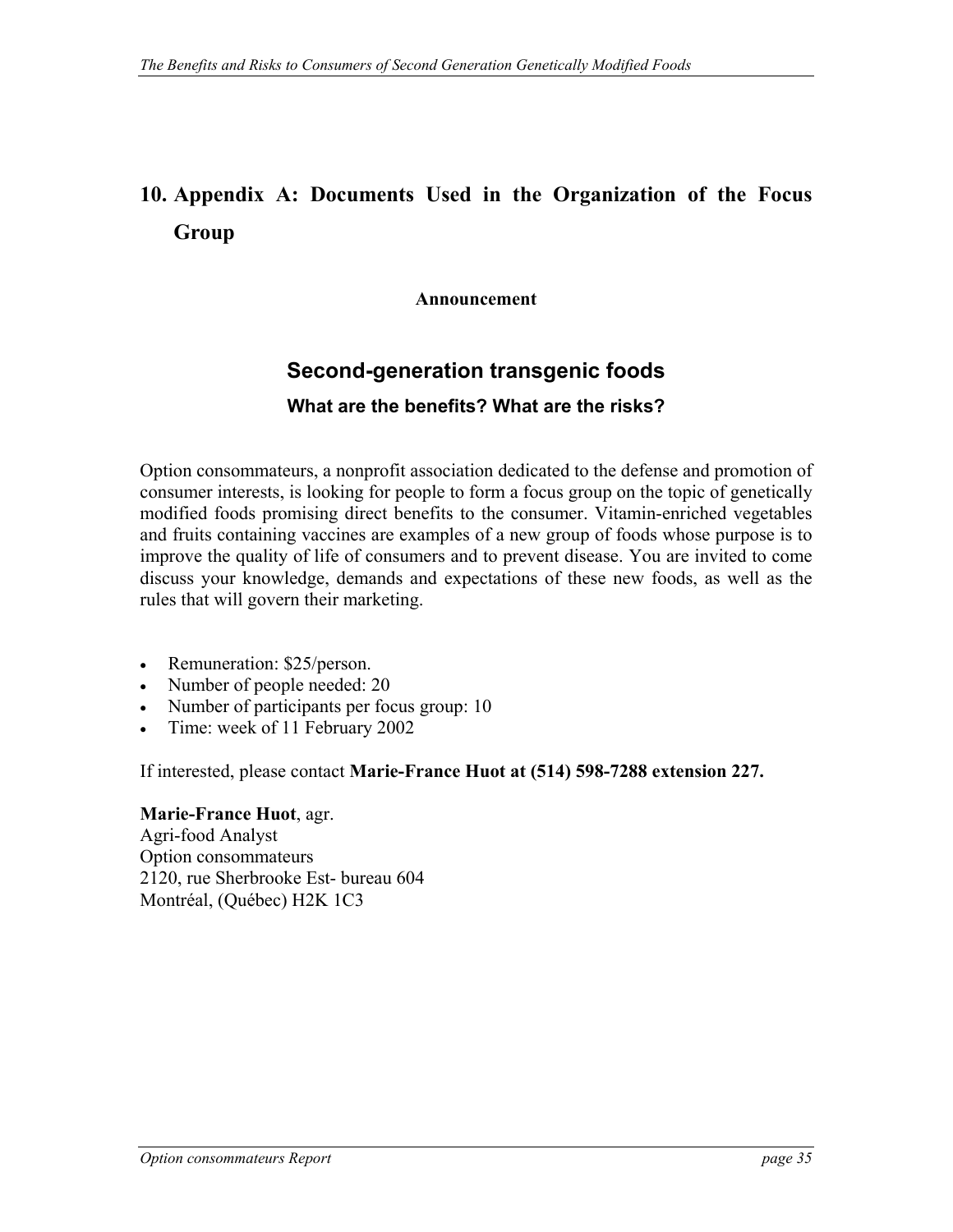#### **Questions**

- 1. Had you already heard about second-generation GM foods (i.e. crops modified to improve their nutritional characteristics)?
- 2. What do you see as the advantages and disadvantages (or risks) of developing GM foods with "improved" nutritional characteristics?
- 3. According to you, are there myths associated with second-generation GM foods?
- 4. Apart from voluntary labeling (which Canada is now developing for GMOs) and assessment by government agencies (Health Canada and the Canadian Food Inspection Agency), what controls can be put in place to guarantee consumer safety, and marketing that respects consumers' rights?
- 5. If these foods were put on the market, what would be your main expectations or requirements?